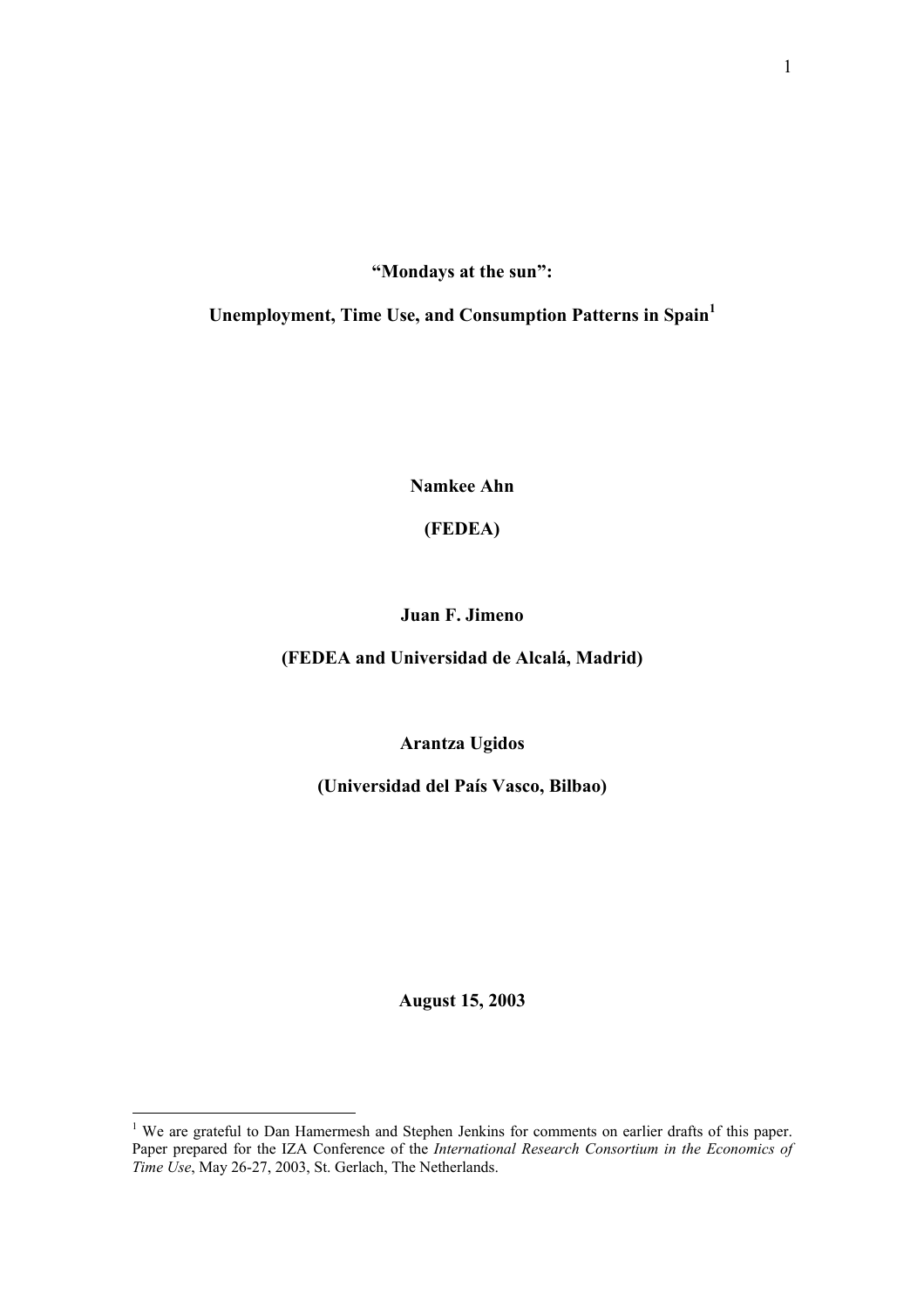#### **1. Introduction**

 $\overline{a}$ 

In 2002 the biggest hit in Spanish cinema was *Los lunes al sol* ("Mondays at the sun"). This film is about three unemployed men living in a town in Northern Spain (Vigo) who spend their time sunbathing in the beach, drinking beer, and complaining about globalization, capitalism, and trade union weakness. It earned about 10 millions euros, attracted more than 2 million viewers, and collected five *Goya* awards.<sup>2</sup>

This film nicely reflects a commonly held perception of unemployment, which is considered a terrible waste of human resources and the most important cause of deprivation in modern societies. However, although unemployed workers may be deprived of some sources of income, they are not deprived of their time. They still have available 24 hours a day, with the only difference that they are restricted to allocate their time in activities other than market work. For instance, some unemployed might take advantage of their unemployed period to retrain themselves and improve their marketability and earnings potential, some might dedicate more time on housework and care of other members of the household; some might take more time for resting or enjoying more leisure, maybe, sunbathing at the beach, etc. Presumably, changes in time allocation after falling into unemployment will be carried out simultaneously along with adjustments in the demand for some market goods.

<span id="page-1-0"></span><sup>&</sup>lt;sup>2</sup> The *Goya* awards are the Spanish versions of the U.S. Academy of Motion Picture Arts and Science's Oscar awards. This movie also attracted some attention in France and other European countries, but not much in the US. Having being selected by the Spanish Academy of Cinematography to represent Spain in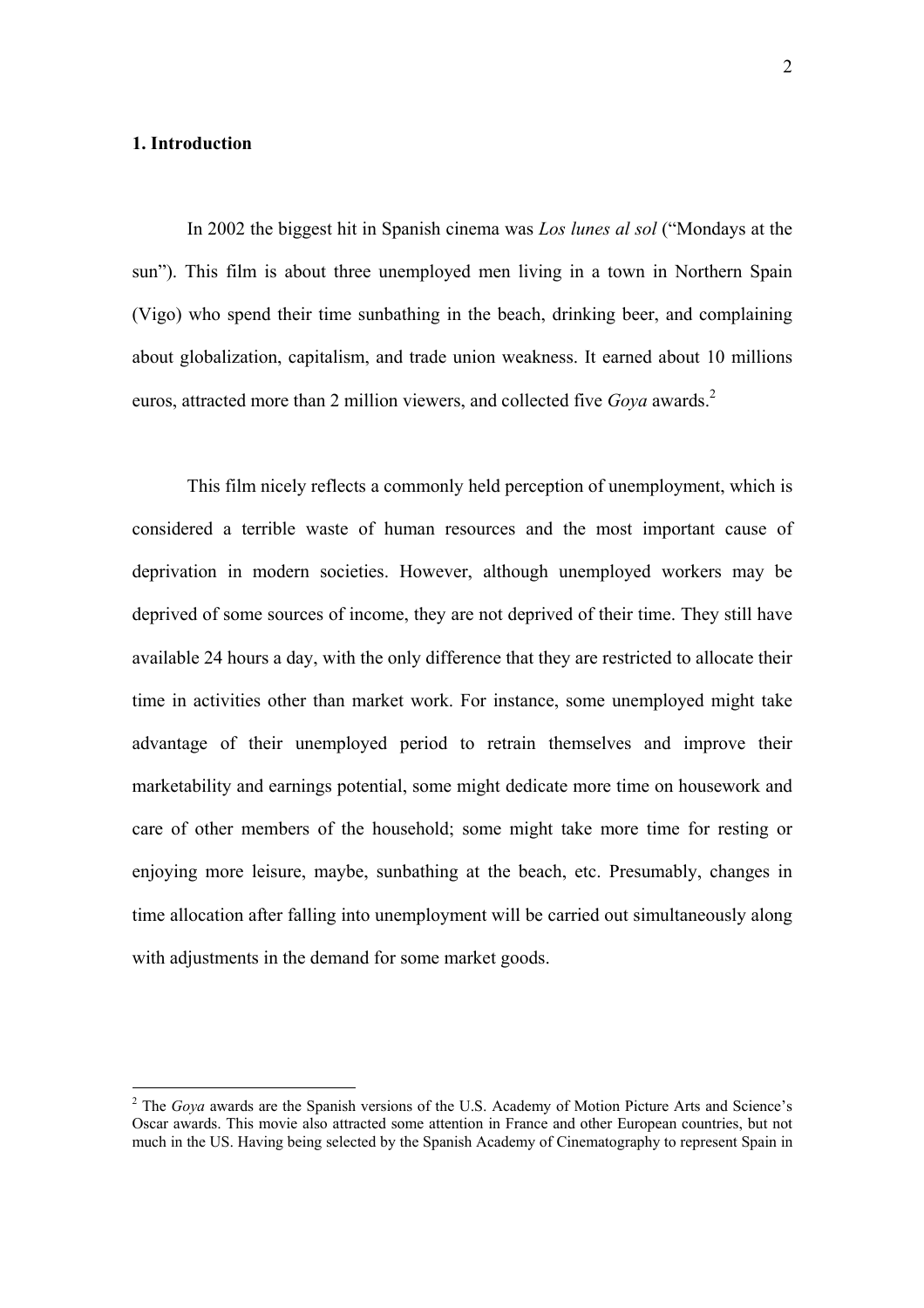These considerations regarding the use of time have been considered relevant both at the macro and the micro levels. For instance, regarding national accounting, there have been attempts to improve the welfare measure of a nation by including in the measure of total production some items such as domestic production (housework, care of children or elderly), health status, and the time that the population spend on leisure. Moreover, at least since Benhabib et al. (1991), home production and non-market activities are regarded as important elements of models of the aggregate economy with important implications for the performance of calibrated real business cycle models, for the interpretation of the nature of aggregate fluctuations (Hansen and Wright, 1992, Greeenwood et al., 1995), for the estimation of the intertemporal elasticity of substitution (see Rupert et al. 2000), and for accounting for international income differences (see Parente et al. 2000). Although there is a very wide empirical literature regarding the estimation of parameters needed for the calibration of general equilibrium models as far as market activities is concerned, there is much less information on parameters such as the elasticity of substitution between non-market goods and time devoted to non-market activities.

In microeconomic research, as family economics is gaining some momentum and more and better time use surveys are becoming available, there is a growing research interest on other activities than market work, such as the distribution of homework (Alvarez and Miles, 2003), and childcare (Hallberg and Klevmarken, 2003, Ichino and Sanz de Galdeano, 2003), the use of leisure time (Jenkins and Osberg, 2003),

the competition for the 2002 Oscar awards to the best film in foreign language, it did not make it into the last five.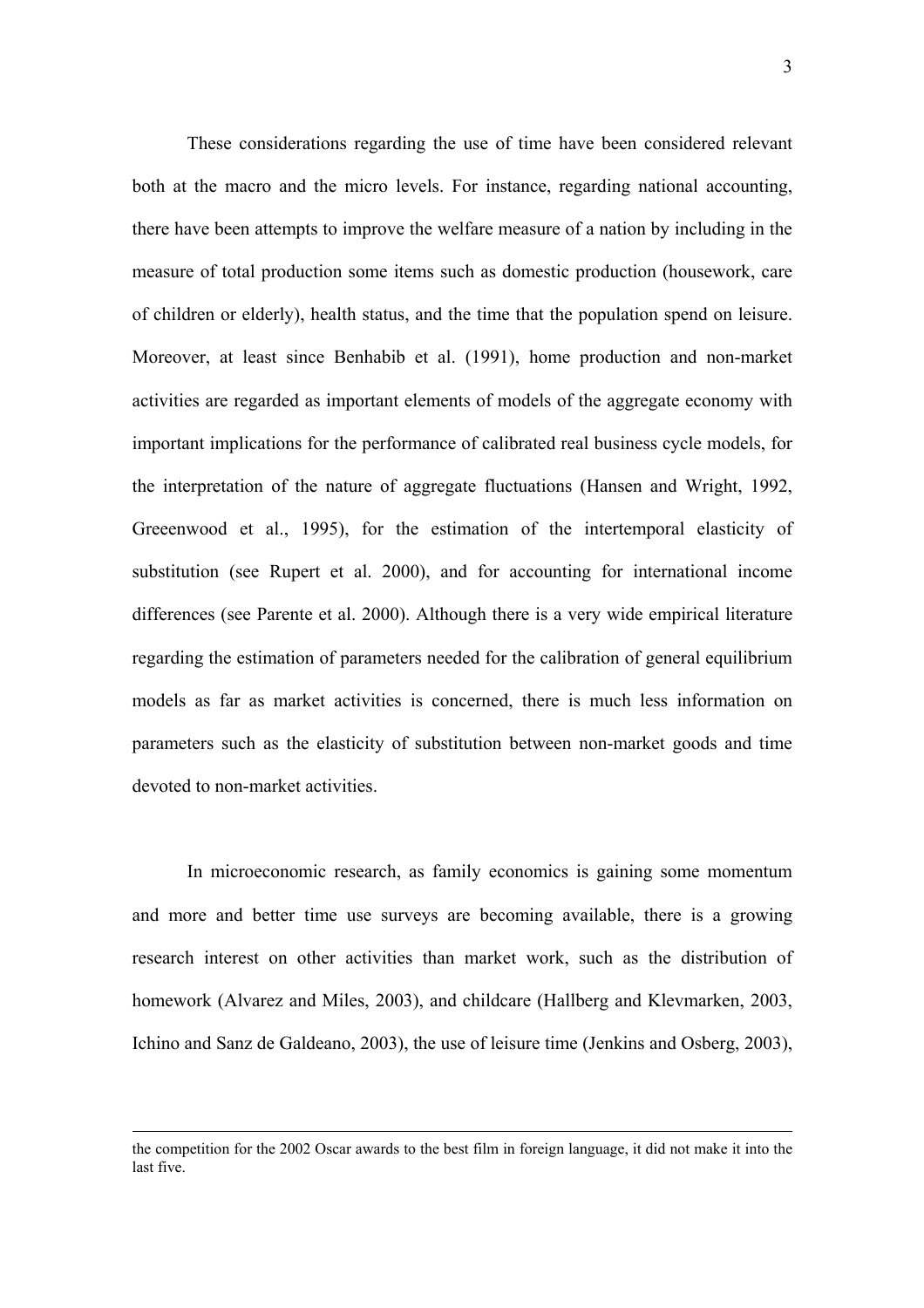demand for formation and training (Fahr, 2003), transportation (Hertkorn and Kracht, 2002), and health care (Ruhm, 2003, Ruhm and Black, 2002).

This paper is a first step towards learning about the implications of unemployment with regard to the combination of consumption expenditures and time use within households. It examines the Spanish experience, where the unemployment rate was above 15% since the early 1980s up to the late 1990s and, clearly, many unemployed workers were out of jobs involuntarily. Hence, this is a good scenario to investigate how the allocations of time and consumption goods change with unemployment. Thus, our main goal is to document how unemployed workers combine time and goods to produce different commodities and how they differ from employed workers and those individuals out of labor force. Given the restrictions on data availability, we mainly rely on regressions using cross-sectional data to compare consumption expenditure *levels* in different goods and time used in different activities between employed and unemployed individuals in several types of households.

The paper contains five more sections. Section 2 reviews the literature on the consequences of unemployment regarding changes in consumption and welfare, including the predictions of models of household production which explicitly consider time use and goods in the production of utility-enhancing commodities. Section 3 lists the main activities and consumption categories to be considered in the empirical analysis, while Section 4 describes the data and Section 5 discusses the main results. Finally, section 6 contains some concluding remarks.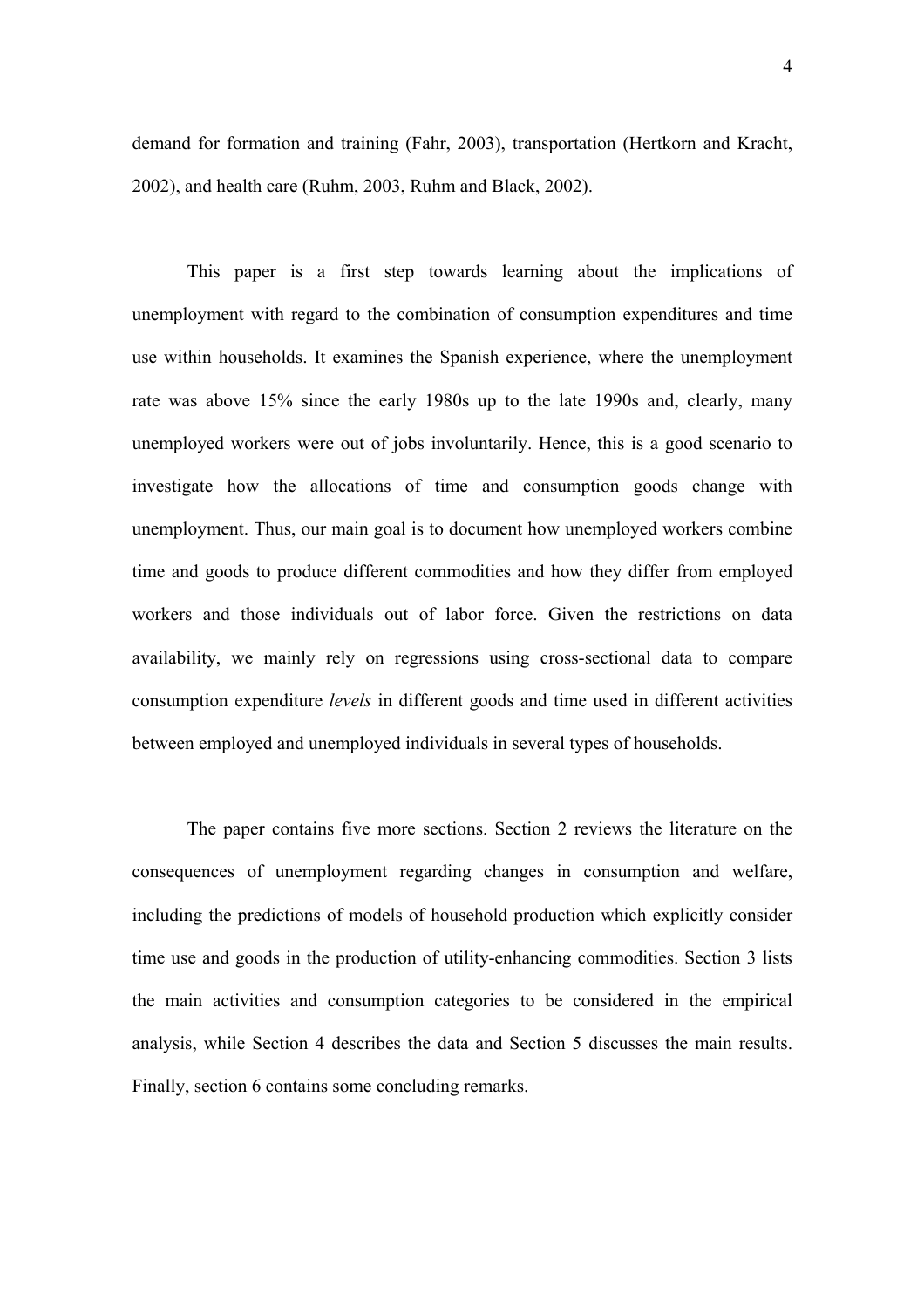#### **2. Unemployment, consumption, and welfare: a review of the literature**

Human well-being does not depend solely on goods and income, or on market work only, but it also depends on other activities, such as domestic production, housework, and care of children or other household members, and on the amount of leisure enjoyed and knowledge acquired. Thus, when evaluating the harm of unemployment, it is important to consider three factors: i) the loss of production or income, ii) the increase in home production from the additional time available, and iii) the direct impact of unemployment on individual well-being.

In what follows we will focus on the second factor and stress that alternative uses of time will determine the economic cost of unemployment, which will be smaller than the derived loss of income if valuable non-market commodities, such as domestic goods and care for children and other members of the household, are produced with the additional time available. Even in the case that increased non-market time were spent entirely on leisure or resting, the welfare costs of unemployment should take into account of the value of these activities perceived by the unemployed individuals. Before proceeding, we provide a brief tour of the literature on the harm of unemployment.

This literature has followed several routes. One focuses on the loss of income and consumption derived from unemployment, analysing consumption behavior, testing the permanent income hypothesis and searching for the impact of insurance mechanisms (credit markets, the Welfare State, interpersonal transfers, etc.) to explain consumption smoothing in the aftermath of several shocks (fall in earnings,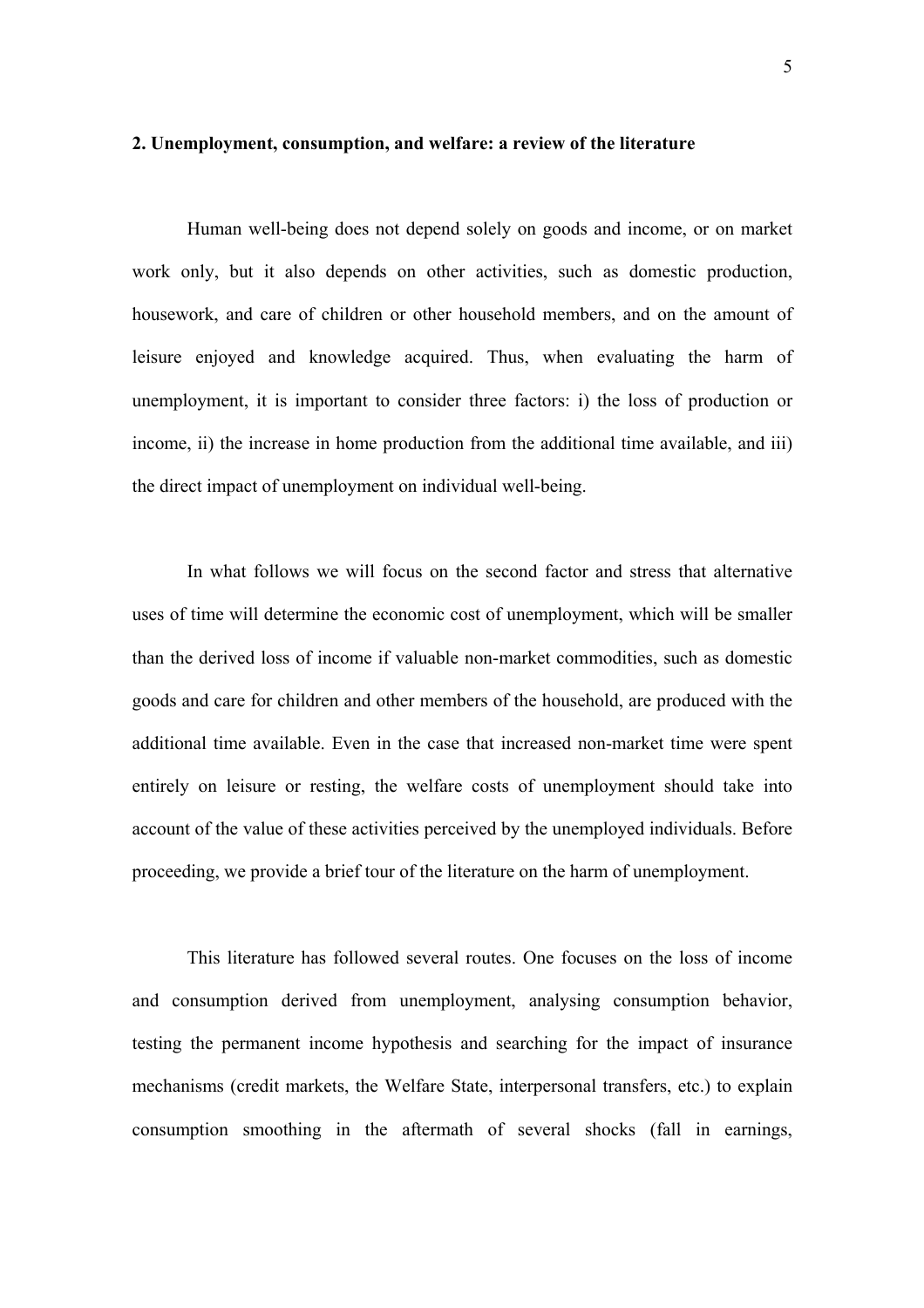unemployment shocks, etc.). For instance, Dynarski and Gruber (1997) find that in the US families do smooth consumption to a large extent: a fall in 1 dollar in the head's earnings implies a fall in 10 cents, at most, in total expenditures in consumption. Gruber (1997) analyzes the role played by unemployment benefits at smoothing consumption in the US. Castillo et al. (1999), using cross-sectional data, compare the difference between the consumption levels of employed and unemployed workers in Portugal and Spain, finding that it is larger in the former country where unemployment benefits were less extended. Studies using longitudinal data are Browning and Crossley (1998) for Canada, and Bentolila and Ichino (2003) for Spain, Italy, US and the UK.

A less traveled route in recent years is the use of compensating variation to measure the payment that would make an unemployed worker indifferent between being employed at its desired number of hours and being unemployed, as done in Hurd (1980). More often, empirical studies use survey data to relate individual characteristics, including employment status, and subjective "happiness" (see, for instance, Clark and Oswald, 1994, Korpi, 1997, Di Tella, MacCulloch and Oswald, 2002). Within this branch of the literature, some studies focus on an objective indicator of "well-being" by using some measures of health status. Thus, there are estimates of the increase in the probability of suffering some mental distress from the loss of labor earnings (see, for instance, Bjorklund, 1985).<sup>3</sup> These studies try to provide support to the view that

<span id="page-5-0"></span><sup>&</sup>lt;sup>3</sup> Other studies (for instance, Ruhm, 2003 and Ruhm and Black, 2002) claim, on the contrary, that health status is countercyclical, since unemployment improves physical health through the reduction of smoking and drinking, lower calories intake, fewer traffic accidents, and the rise of leisure time devoted to physical exercise.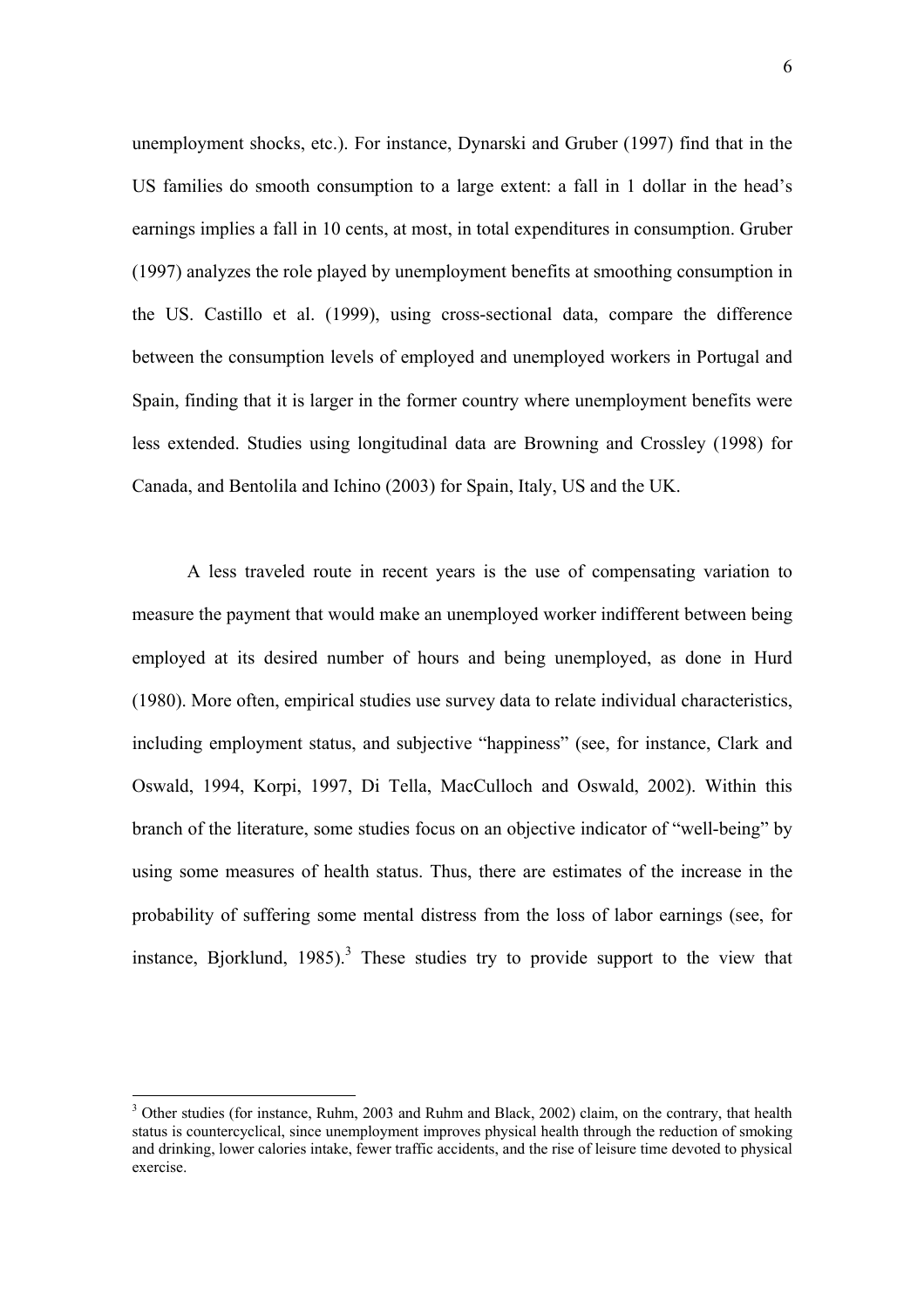unemployment has a negative impact on individual's "happiness" that goes well-beyond that implied from the income loss. $4$ 

An alternative strand of the economic literature on the implications of employment status for time and consumption expenditure allocations follows Becker's (1965) theory of household production. Under this approach, individuals' utility depends on commodities which are produced using both consumption goods and time. Hence, the cost of unemployment should be computed looking at how unemployment changes the combination of goods and time used to produce the utility-enhancing commodities. Moreover, survey data indicates that different activities have different impact on individuals' mood, with working being the activity, together with commuting, to which individuals seem to assign a lower degree of satisfaction, while time spent on sex and other leisure activities provide the highest levels of satisfaction (Layard 2003).

Although this approach has delivered many insights for issues in labor economics and other areas (see Gronau, 1997, for a survey), there is a lack of empirical studies aimed at measuring how households combine goods and time, depending on employment status, and other households' characteristics. Only, recently, Gronau and Hamermesh (2003), using data from the US and Israel, offer a first empirical characterization of the combination of time and goods to produce utility-enhancing commodities within households and of the impact of some demographic characteristics

<span id="page-6-0"></span><sup>&</sup>lt;sup>4</sup> This view is strongly endorsed by Layard (2003).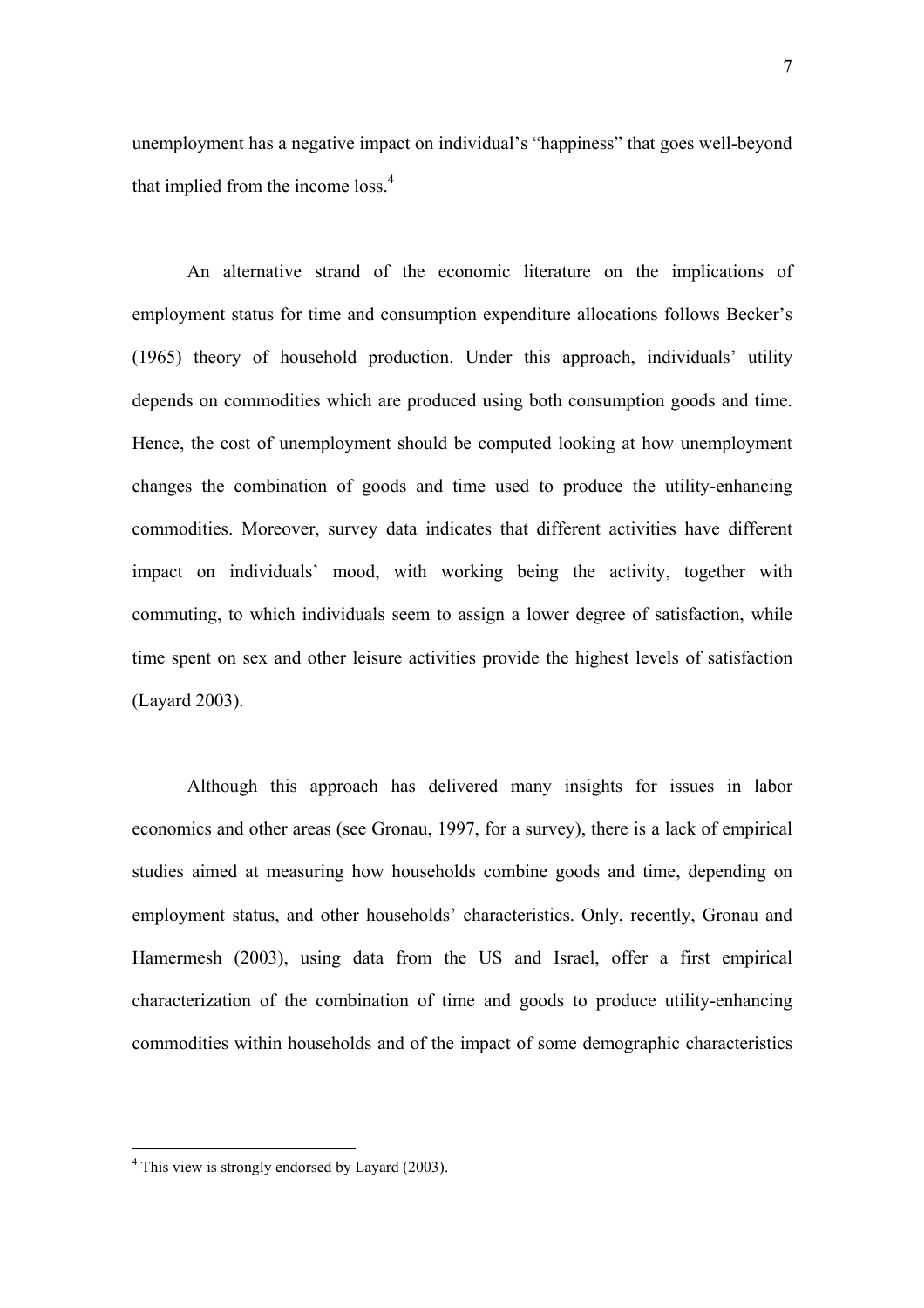(namely, education levels and age) on the relative time intensities of the alternative commodities.

The main reason for this unsatisfactory state of affairs is the lack of microeconomic data on time use (based on time budget diaries, not on recall questions) and consumption expenditures.<sup>5</sup> Some countries carry out longitudinal consumption expenditure surveys which can be used to measure changes in consumption after some changes in households' characteristics or employment status of the members of the households (as in Dynarski and Gruber, 1997, and Bentolila and Ichino, 2003). Time use surveys are less common, and, when available, they are, almost exclusively, of a cross-sectional nature. Moreover, their sample sizes are small, so that it is rarely feasible to examine the impact of some particular variables on time use with the proper controls. This particularly applies to employment status, since the proportion of households' heads who declare to be unemployed in this type of surveys tend to be rather small (as it also happens in consumption expenditures surveys).

 Following this approach, the extent to which individuals adjust their consumption patterns when they become unemployed depends on several factors. First, if the unemployment spell was anticipated, self-insurance is highly likely, so that there would be no fall in disposable income. Alternatively, if it was not anticipated, if there are liquidity constraints, if consumption and leisure are non-separable, and if other

<span id="page-7-0"></span><sup>&</sup>lt;sup>5</sup> See Juster and Stafford (1991) for a survey of empirical findings and measurement problems in empirical studies on the allocation of time.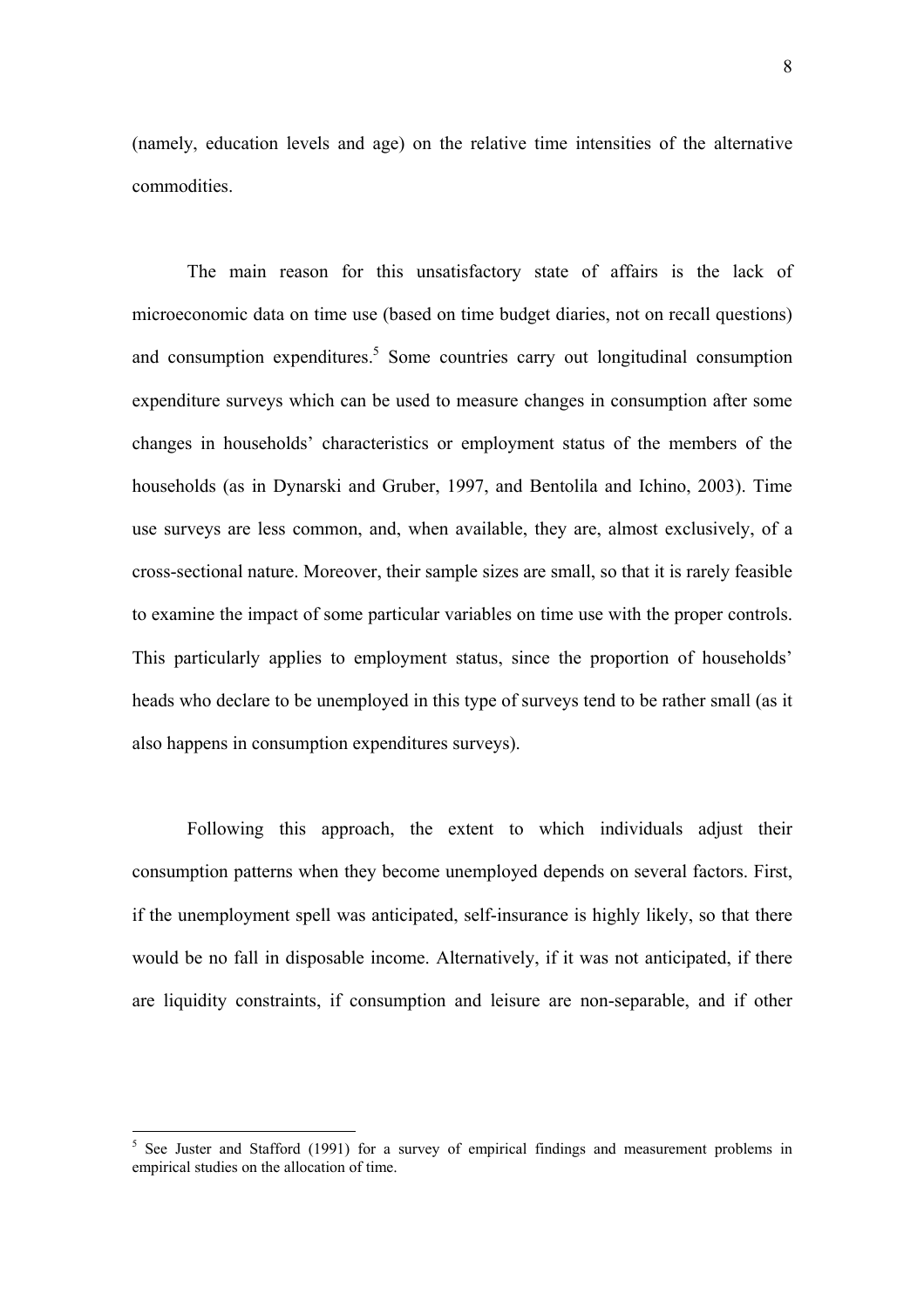sources of insurance (unemployment benefits, family transfers, etc.) are not available, total consumption may fall when falling into unemployment.<sup>6</sup>

As for time use, since unemployed workers experience increases in their nonmarket time, they will reallocate time to optimize according to the new circumstance. For instance, time intensive activities like domestic work can substitute goods and services previously purchased in the market which are relatively more expensive when the individual is unemployed. The theory of household production stresses the scarcity of time as the main determinant of distribution of expenditures and time between goodsintensive and time-intensive commodities. Thus, an increase in the shadow price of time raises the relative price of time intensive commodities, and, hence, expenditures in goods-intensive commodities increase. Unemployment is associated to a fall in income and an increase in time available for activities other than market work. Thus, unemployed workers face a shadow price of time much lower than employed workers so that they should devote more time to time-intensive commodities and less to goodsintensive commodities. We also expect some differences among unemployed in this regard depending on the degree of labor market attachment of the individual. Hence, insofar as gender is a factor determining labor market attachment, we would expect some differences in time use and expenditure patterns between unemployed men and unemployed women. These considerations guide the analysis of the differences between employed and unemployed workers in their distribution of consumption and time use in the next sections.

<span id="page-8-0"></span><sup>&</sup>lt;sup>6</sup> See Bentolila and Ichino (2003) for a detailed discussion on the likely effects of unemployment on total consumption expenditures.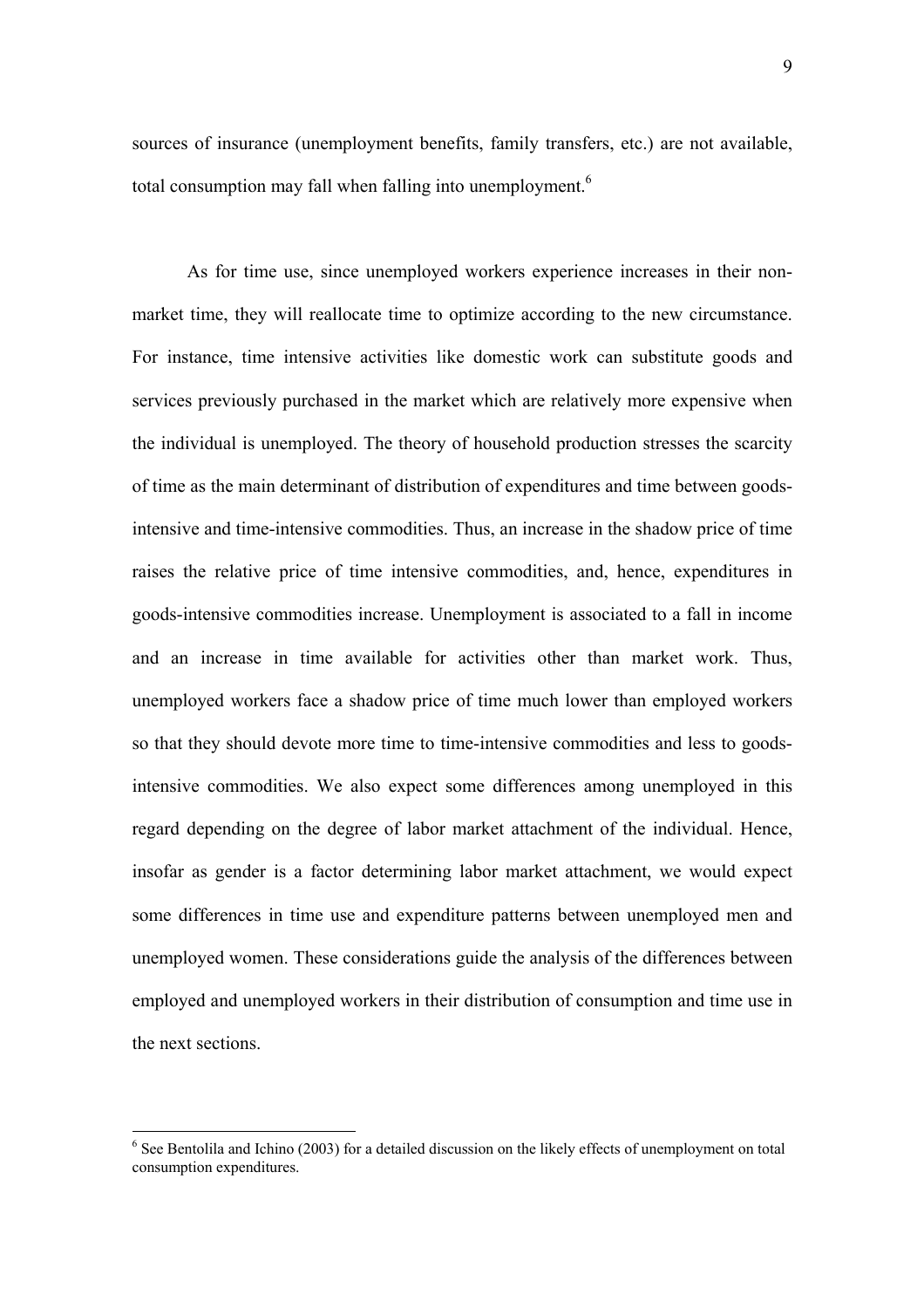## **3. Selecting commodities, and allocating consumption expenditures and time use**

The first step in any empirical analysis of consumption and time use patterns following Becker's (1965) theory of household production is to define relevant commodities and to identify the set of goods and activities which are used to produce each commodity. Relating human activities to commodities is undoubtedly a challenging and controversial task. As an example, we can point out to the serious conceptual issues regarding the distinction between "productive" and "personal" activities, and which should be included in welfare computations.<sup>[7](#page-9-0)</sup> Data availability from time budget and household expenditure surveys also conditions the degree of detail which the researcher can achieve in this regard.

Given the goal of this paper, that is, to measure and compare time use and consumption patterns of individuals with different employment status, we go for wide categories where sufficient variability can be observed. In particular, we group commodities, time use, and expenditures in the following categories:

<span id="page-9-0"></span> $<sup>7</sup>$  On this matter, see Joyce and Stewart (1999).</sup>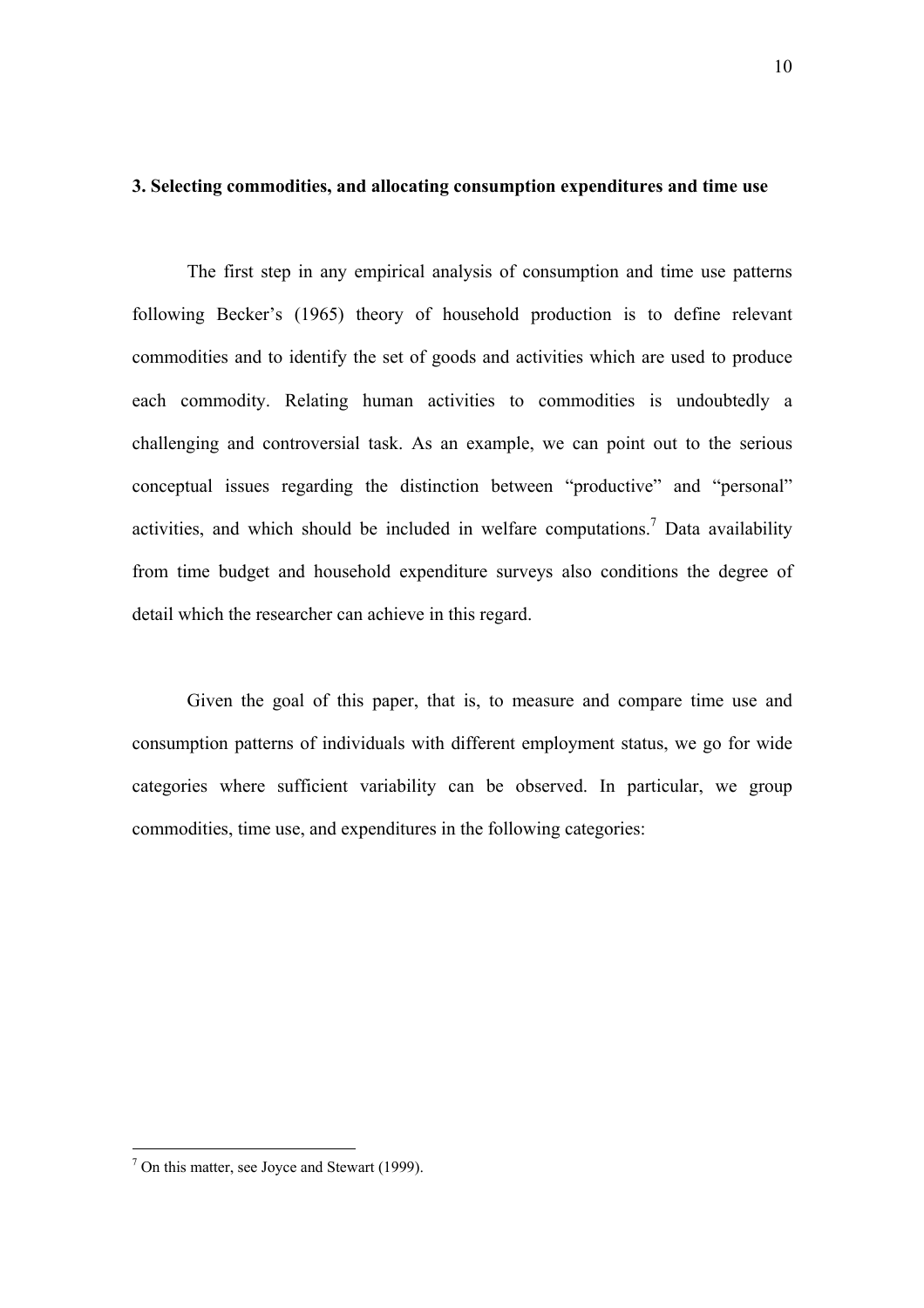| <b>Commodities</b>      | <b>Time Use</b>              | <b>Expenditure</b>      |
|-------------------------|------------------------------|-------------------------|
| Basic Personal Care     | Sleep, Personal hygiene,     | Food, Apparels, Health  |
|                         | Eating, Health care          | care, Personal hygiene  |
| Housing (House work)    | Purchasing, Cooking,         | Rent (real or imputed), |
|                         | Cleaning, Home               | House maintenance,      |
|                         | maintenance                  | House equipment         |
| Child Care              | Child care                   | Education for children, |
|                         |                              | Apparels for children   |
| <b>Active Leisure</b>   | Training, Sports, Reading,   | Training, Sports,       |
|                         | Job search, Social services, | Communication and       |
|                         | Gardening, Repairing         | Reading                 |
| Passive Leisure         | Conversation, Spectacles,    | Alcohol, Tobacco,       |
|                         | Resting                      | Tourism, Spectacles     |
| Money-Saving Activities | House work, Child care,      |                         |
|                         | Adult care, Repairing        |                         |
| Time-Saving Expenditure |                              | Kindergarten,           |
|                         |                              | Restaurant, Domestic    |
|                         |                              | service, Air trip       |

In the case of time use, time dedicated to market work and transport is not included, while, in the case of expenditure, work related transport expenditures are excluded. We analyze two additional categories, one for time use and the other for expenditure, which are not mutually exclusive with other commodities. The former is called *money-saving* activities which include time dedicated to house work, repairing, child care and adult care. The latter is called *time-saving* expenditure, which includes expenditures on nursery and kindergarten, restaurant, domestic services and air trip.

<span id="page-10-0"></span>Using this classification we depart from Gronau and Hamermesh (2003) in several respects. First, we do not attempt to construct an exhaustive set of commodities. Secondly, we distinguish active from passive leisure, as we expect unemployed workers to devote more resources to activities which may enhance their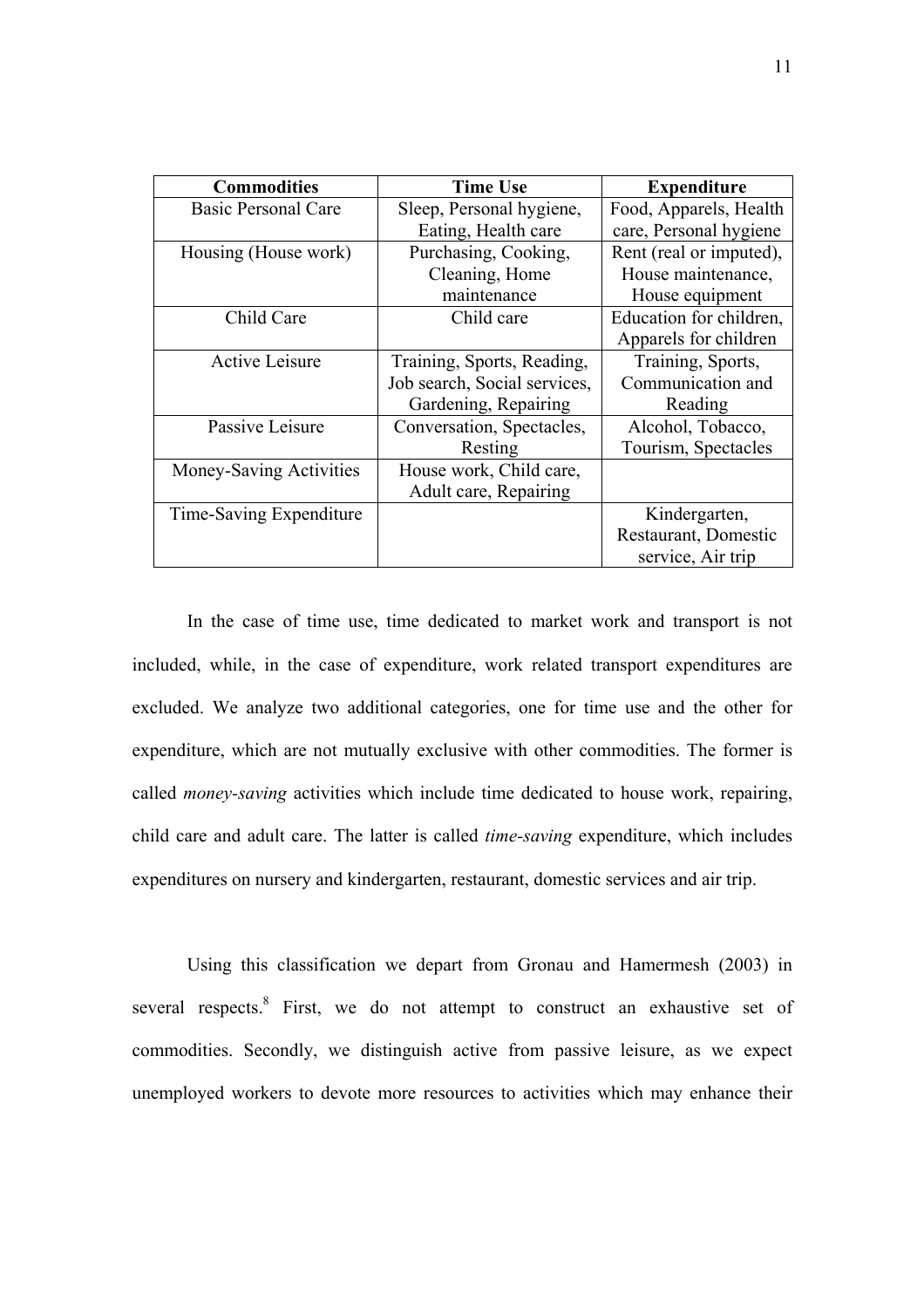employability, which are those included in the former category, so that their use of leisure time would be qualitatively different to employed workers. Third, we group some activities like sleep, personal hygiene, eating, and health care, which Gronau and Hamermesh (2003) find to be relatively time-intensive, into one category named as personal care. Finally, we examine two other categories, money-saving activities and time-saving expenditure, which are not exactly commodities but provide alternative measures of time use and expenditure behaviors of individuals and households.

### **4. Data**

 Ideally, one would like to have data on both time use and consumption expenditures from the same households to be able to analyze both allocation decisions simultaneously. Unfortunately, we have no such data and are not aware of its existence anywhere. Hence, we make use of two separate surveys, one for time use and the other for consumption expenditures. The consumption expenditures survey has a longitudinal structure, while the time use survey provides only cross-sectional data. For consistency, we will not exploit the longitudinal nature of the data on consumption expenditures and restrict ourselves to examine the distribution of time and the distribution of consumption expenditures separately.

The time use data is drawn from the *Basque Country Time Budget Survey* (Encuesta de Presupuestos de Tiempo en el País Vasco, EPTPV) carried out in 1993 and

 $\frac{1}{8}$  $8$  The list of commodities in Gronau and Hamermersch (2003) are: Sleep, Lodging, Appearance, Eating, Childcare, Leisure, Health, Travel, and Miscellaneous.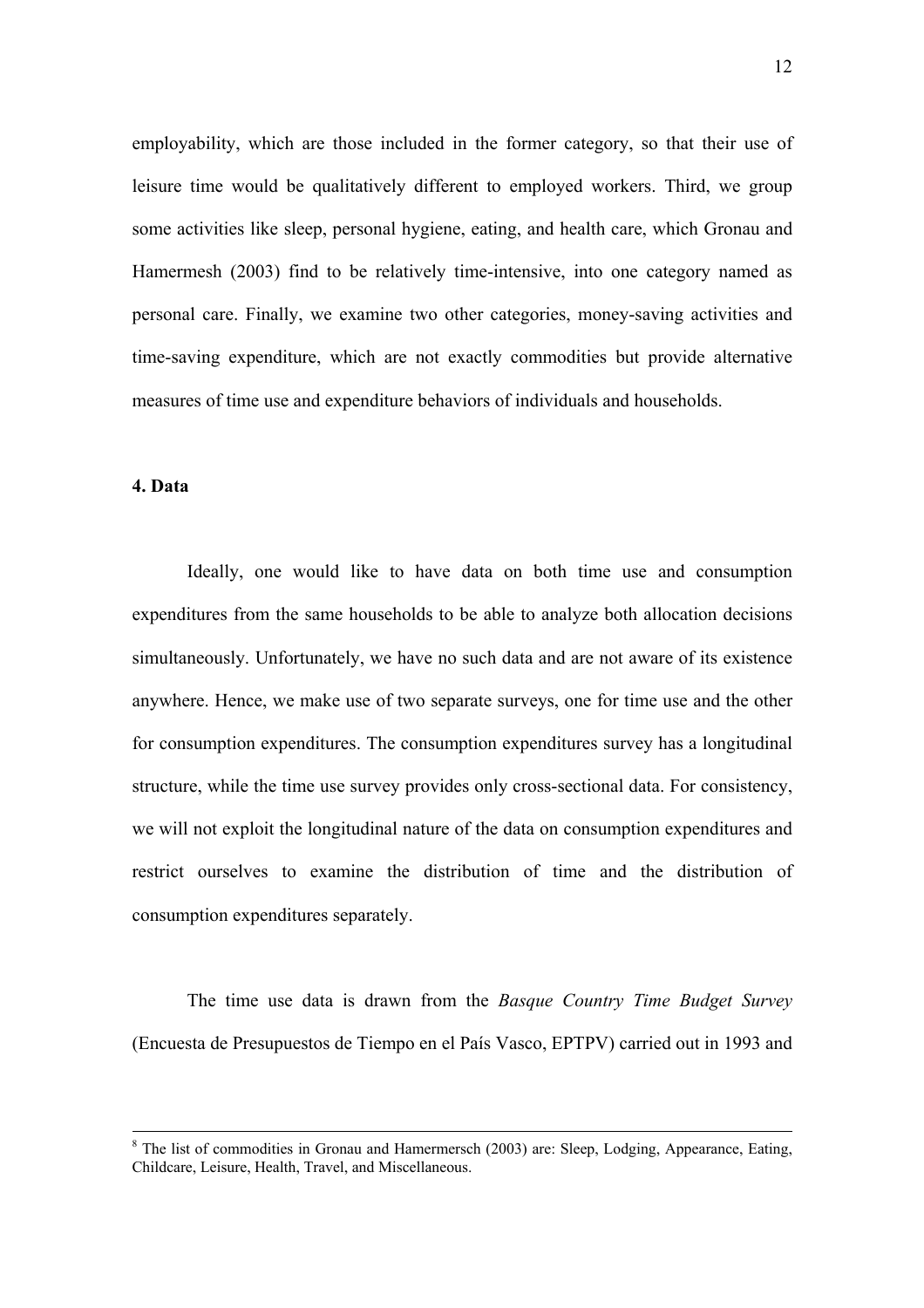1[9](#page-12-0)98.<sup>9</sup> The sample in each survey includes about 5,000 individuals of the population of ages 16 or more. Only one person is selected for each household. Each individual reports his/her time use (in minutes) during a certain day using a time-diary method and her employment status one week before the date of the survey. Of other household's members only their basic socio-demographic information is collected, such as sex, age, marital status and education level.

One *advantage* of the survey is that the sample size is sufficiently large to provide us with a considerable number of unemployed workers. For example, out of 9,925 individuals in the sample 861 persons were unemployed. One *disadvantage* of the survey is that only one member in each household is selected to fill in the time diary. Therefore, we do not have information on the time allocation of other members of the household.

For our analysis we have selected two types of households, married-couple households and single person households where, in both cases, the household head is below 60 years old. We exclude those whose reported time diary is for Saturday or Sunday (about a half of the sample), due to a small variation in the time use pattern by employment status, and unemployed individuals who declared a strictly positive time devoted to market work. Our final sample consists, after pooling observations for 1993 and 1998, of 1,100 married men, 1,059 married women, 93 single men and 72 single

<span id="page-12-0"></span><sup>&</sup>lt;sup>9</sup> At the time this paper was written, the Spanish Statistical Office presented the preliminary results of a Time Use Survey conducted in the whole country based on time diaries and following EUROSTAT's guidelines. Unfortunately, the individual data from this survey will not be made available to external researchers until mid-2004.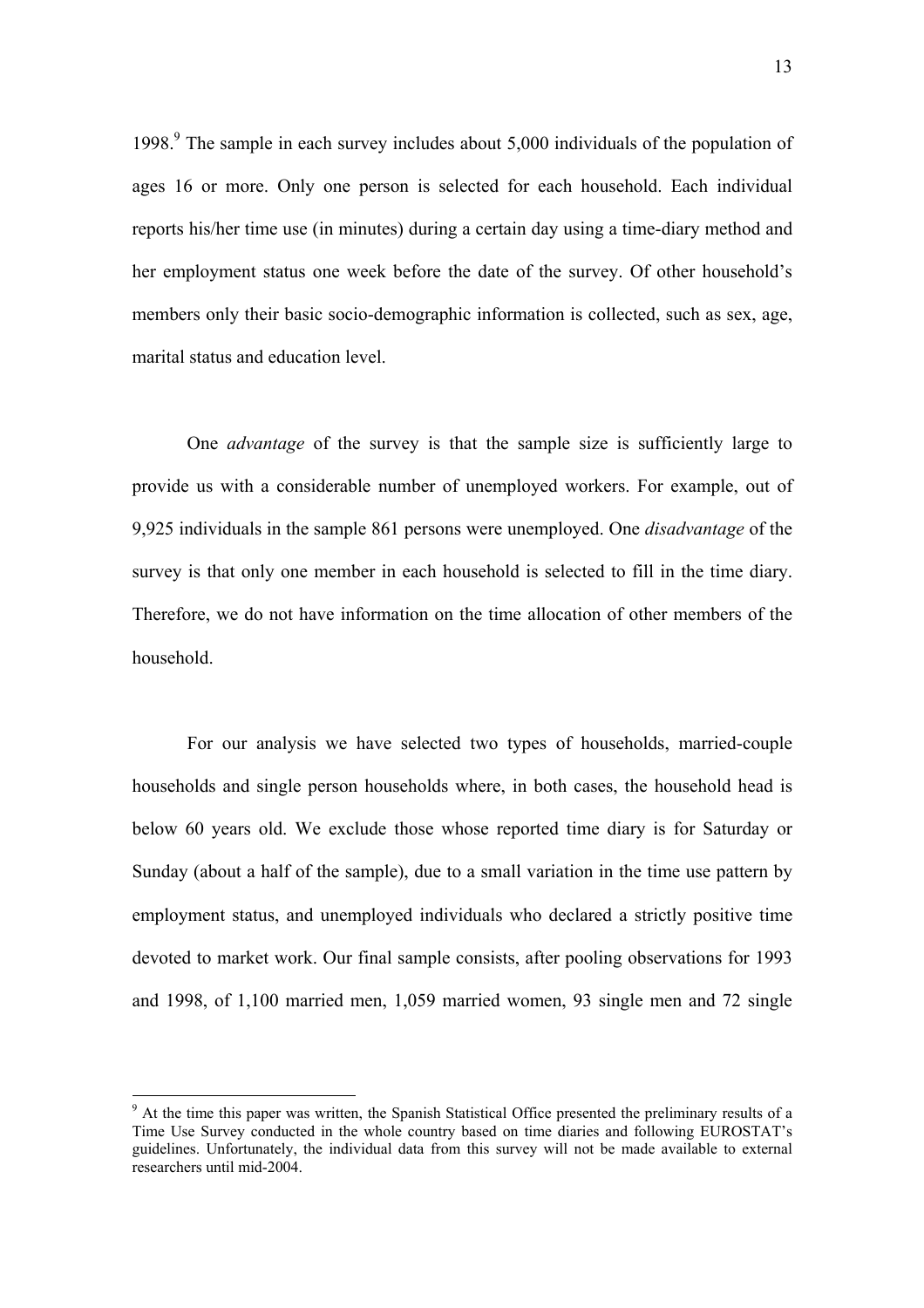women. All of the observations refer to individuals living in the Basque Country, a Northern Spanish region.

Summary statistics for this sample can be found in Table A.1 in the Appendix. For married individuals, around 50% of the observations are for 1998, while for single individuals more than 60% (63.8% for males and 79.4% for females) are observations for this year. Time use is measured in minutes per day. The mean value of market work time is 442.2 minutes for married males and 147.2 minutes for married females. For singles, mean market work time is 362.1 for males and 328.8 for females. Leaving aside market work, the activities where most time are spent are Personal Care (626.7 for married males, 645.6 for married females, 614.0 for single males, and 657.2 for single females) and Passive Leisure (176.5 for married males, 176.4 for married females, 222.1 for single males, and 144.0 for single females). The activity eliciting less time resources is child care (17.3 for married males, 49.92 for married females, 2.5 for single males, and 0.0 for single females).

Regarding demographic characteristics, mean age is similar across household types (43.8 for married men, 42.95 for married women, 43.0 for single men, and 41.8 for single women). The employment (unemployment) rates of married men and married women turns out to be 87.0% (7.2%) and 36.9% (8.3%), respectively. The corresponding values for single men and single women are, respectively, 76.9% (13.2%), and 76.8% (11.7%). Since 1993 was a drought in the business cycle while 1998 was at the middle of an expansion, the observations for this year give much lower unemployment rates for all groups (3.8%, 3.9%, 3.9% and 8.4%, for married men,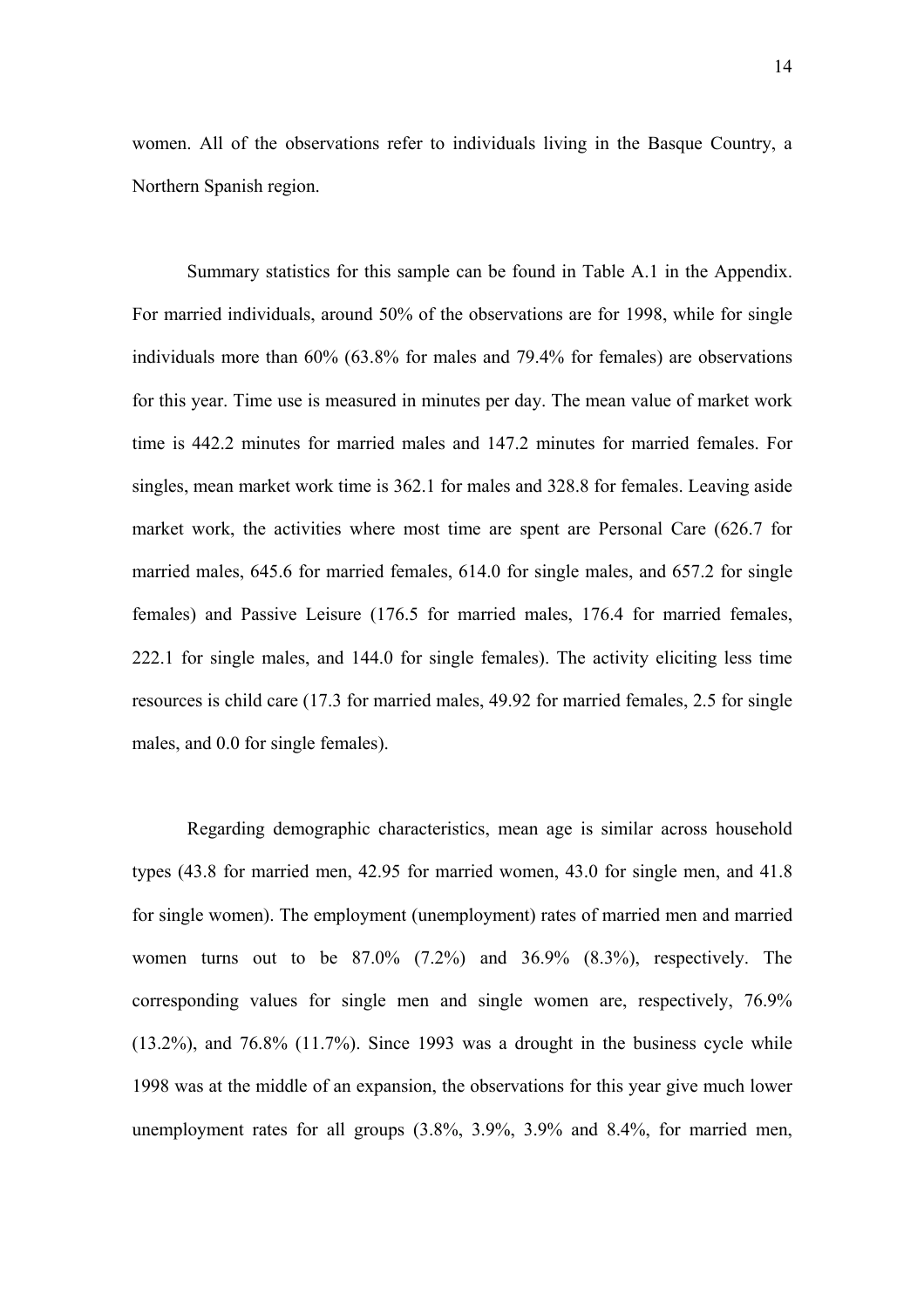married women, single men and single women, respectively). Married males are relatively more educated than married females, while single females are relatively more educated than single males. In more than 20% of household with married individuals there are children aged 0-4, and in around 16% of the same households there are children aged 5-9. The mean number of children is about 1.7.

As for data on household expenditures we use the Spanish *Continuous Family Expenditure Survey* (ECPF) which report employment status, demographic characteristics of the family members, and information on household consumption expenditure. It is a survey with a quarterly rotating structure, with households observed for eight consecutive quarters. We use annualized data for 1998 and 1999 where the amount in 1999 is discounted by the inflation rate for that year to have the expenditure at 1998 price. Our final sample, after applying the same selection conditions as in the time use data, consists of 9,156 married-couple households, 279 single male households, and 285 single female households. The observations refer to households living throughout Spain, not only in the Basque Country. Although we could have selected from the observations of consumption expenditure survey only those individuals in the Basque Country, this would have much reduced the sample size at a small gain. $10$ 

<span id="page-14-0"></span>Another structural difference between the time use data and the expenditure data is that while the time use data refers to one individual for each household, the expenditure data refers to each household. This causes no problem for single person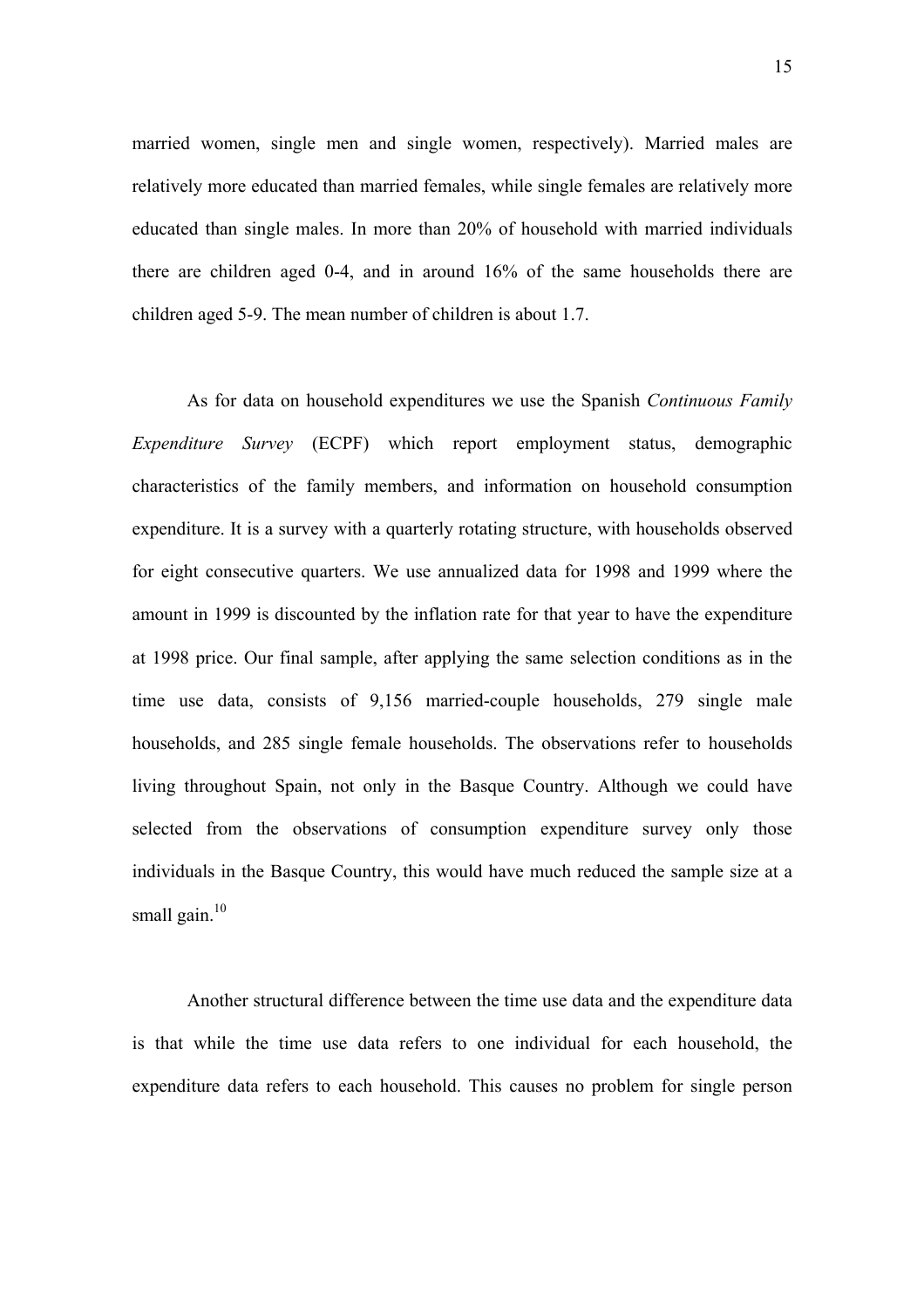households, but for the multi-person households (in our case, married-couple households) we have to take this difference into account when interpreting the results.

Summary statistics of the data on consumption expenditures are in Table A.2 in the Appendix. We make use of the proportion of expenditures devoted to each commodity and also of the value of total expenditures (in units 100,000 Spanish, that is, 601.01 euros). Overall, married couple households devote a higher proportion of the consumption expenditures to personal care than single households, with single female households devoting about 6.5 percentage points more than single male households to this category). Alternatively, single households devote a higher proportion of their expenditures to housing. Passive leisure is the third category receiving a higher proportion of expenditures, being much higher for single male households (21.7%) than for married couple households (16.1%) and single female households (9.4%). The proportion of expenditures devoted to time saving goods and services is 10.7% in married couple households, 14.9% in single male households, and 6.8% in single female households. Finally, child care receives a  $3\%$  of expenditures in married couple households.

As for demographic characteristics, the male unemployment rates turn out to be 4.3% in married couple households and 12.5% in single male households. As for females, the corresponding values are 6.3% and 9.3%, respectively. The proportions of married couples with children aged 0-4 and aged 5-9 are 20.8% and 17.8, while the mean number of children in the household is 1.8, similar values to those found in the

 $10$  When we used only observations from the Basque Country, the results were similar but statistical significance of estimated coefficients are often substantially reduced as its sample size is about 5% of the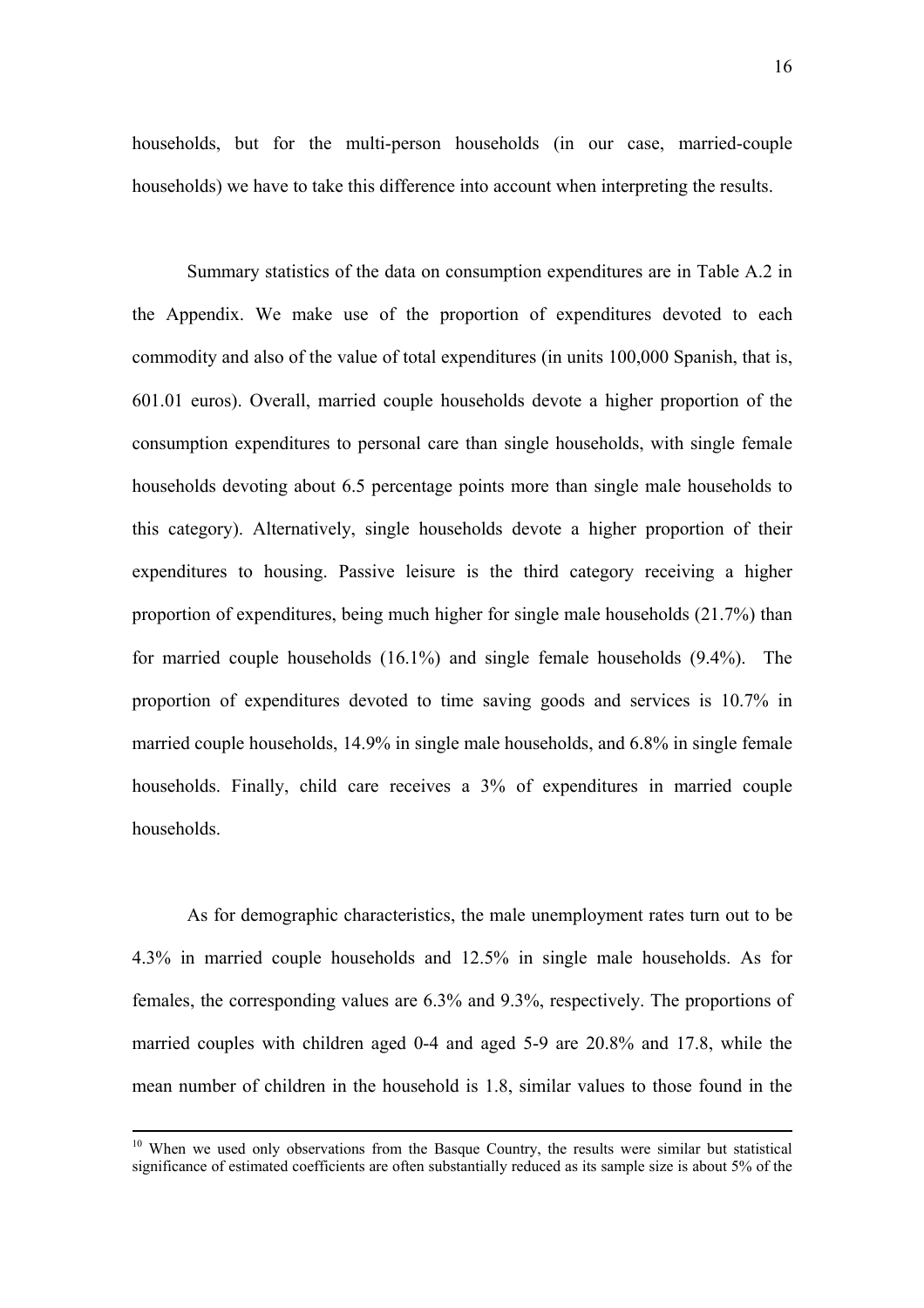time use sample. As in the case of the time use sample, married couple households are relatively less educated than single individual households, being the difference in this regard between single male and single female households almost negligible.

## **5. Results**

We measure the differences in the distributions of households' resources (time and consumption expenditures) between employed and unemployed individuals by performing Tobit regressions using the two cross-sectional samples described above. In the Tobit regression for the allocation of time to different activities, we include as independent variables, besides own employment status, the spouse's employment status, age and its square, the level of education (primary, secondary and tertiary) and a dummy for year 1998, and, in the regressions for married couple households, additionally, the number of children in the households and two dummies for children aged 0-4 years and 5-9 years. The independent variables included in the Tobit regression for the allocation of consumption expenditures to different activities are, in addition to those in the regression for the allocation of time, household's income and its square.<sup>11</sup> Since in this regression we are controlling for total household's income, the estimated differences in the allocation of consumption expenditures between employed and unemployed individuals should be related to time scarcity, not to an income effect. We perform regressions for the expenditures in each category as a proportion of total expenditures.

national sample.

<span id="page-16-0"></span> $11$  Unfortunately, the information on household income is not available in the time use sample.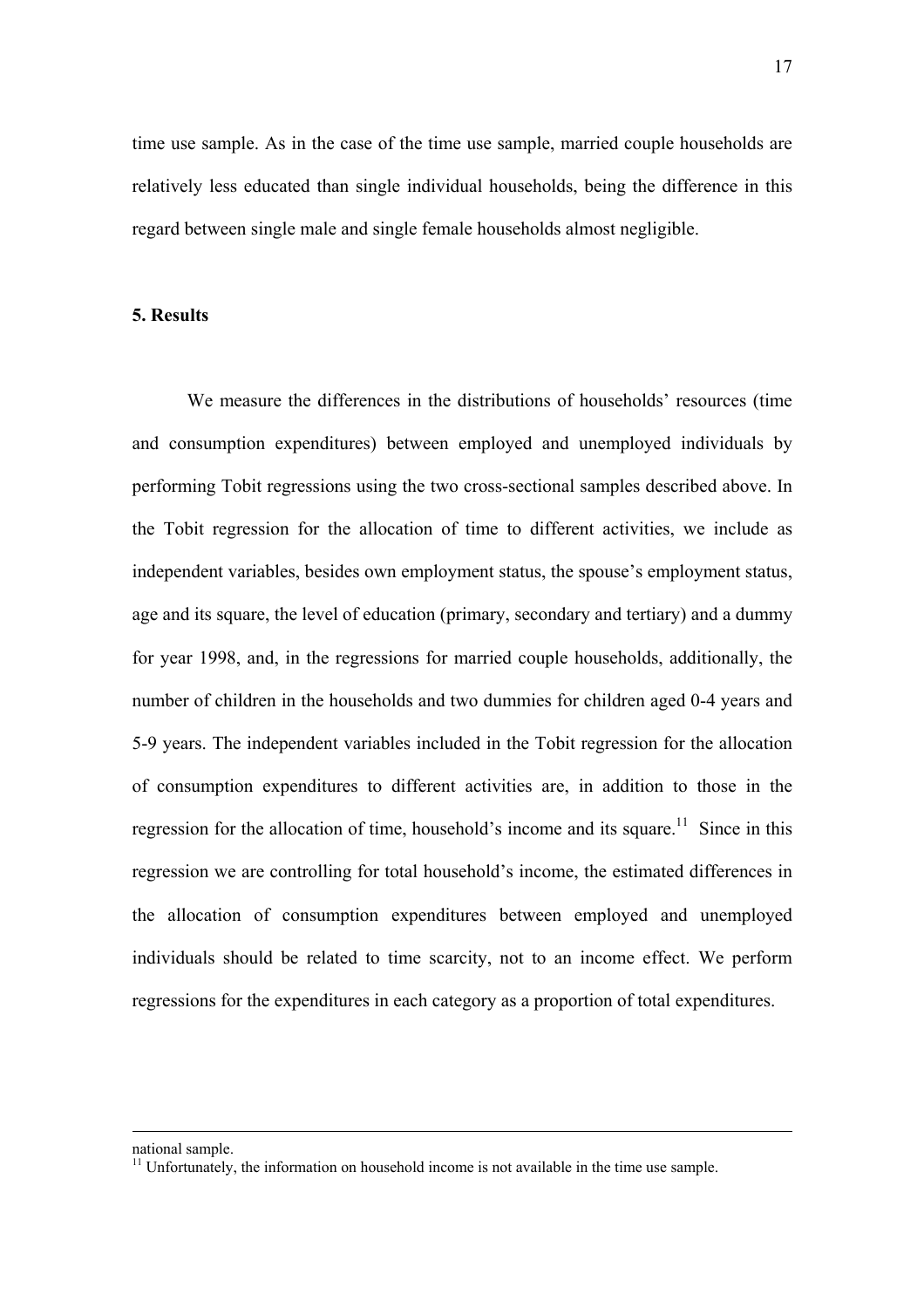One pending issue when interpreting the results of this regression analysis is the likely endogeneity of the employment status. If unemployment is involuntary, then the coefficient of the unemployment variable in the time use regression reflects the response of the individual to an exogenous change in the shadow price of time. Similarly, if unemployment is involuntary and unanticipated, then the coefficient of the unemployment variable in the consumption expenditures regression measures the adjustment in the allocation of financial resources to an exogenous change in income, which is the net result of the loss of labor earnings and the possible rise in non-earned income by means of Welfare State benefits or interpersonal transfers within the household or within an extended family network (see Bentolila and Ichino, 2003).

However, it is also conceivable that some individuals choose to change their employment status (from employment to unemployment or to non-participation in the labor market) voluntarily in order to change their allocation of time. This source of bias could be particularly relevant for the individuals with a lower degree of attachment to the labor market, in particular, in the case of females out of the labor force.<sup>12</sup> It is also relevant in the case of married couples who perform some *division of labor*, that is, where the male and the female roles within the households are clearly delimited following traditional patterns. Given the nature of our sample, there is not much we can do to dealing with this source of bias, other than interpreting the corresponding estimated coefficients as differences among individuals and households with different characteristics rather than as a causal effect of unemployment on time use and allocation of consumption expenditures. To make this interpretation more informative we run

<span id="page-17-0"></span> $12$  Prodromidis (2003) shows that the selection bias is important in regressions explaining how British women allocate time between market work, non market work, and leisure.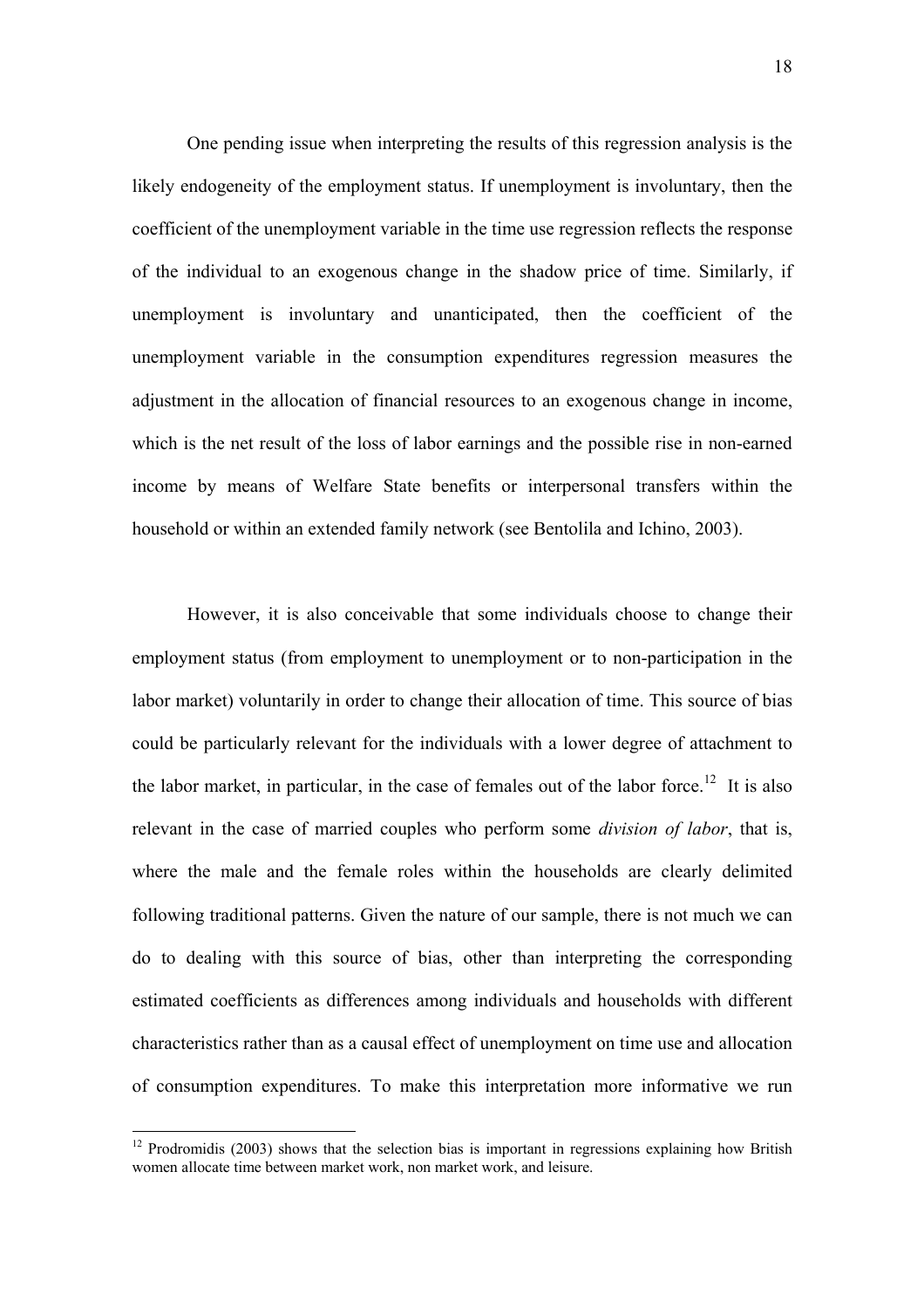separate regressions for two different types of households (married couple household and single individual households) and also distinguish by gender.

The results are reported in Table 1 for time allocation, and in Table 2 for consumption expenditure allocation.<sup>13</sup> In the following we discuss some main results focusing on married men and women since the results for singles are less robust due to their small sample size.

a) Unemployed workers spend substantially more time on all activities other than market work than employed workers. On the money-saving activities such as housework and child (and adult) care, they spend about 3 and a half hours more each weekday than employed workers. With respect to consumption expenditure, total amount of consumption expenditure is about 1,200 euros (about 10% of average annual expenditure) lower in the households in which the husband is unemployed than in those the husband is employed. In each type of expenditure, as a proportion over the total, expenditures on personal care increases while those on active leisure decreases if the husband is unemployed. Time-saving expenditure decreases by 0.67 percentage points if the husband is unemployed. In summary, there is a clear evidence that unemployed workers spend more time on domestic commodities to substitute for market goods and enjoy more leisure compared to the employed. As we do not know the value of additional domestic commodities and leisure relative to that of the reduced consumption of

<span id="page-18-0"></span> $13$  For simplicity, the Tables only contain the estimated coefficients for the main variables of interest: employment status. The full sets of results are available upon request.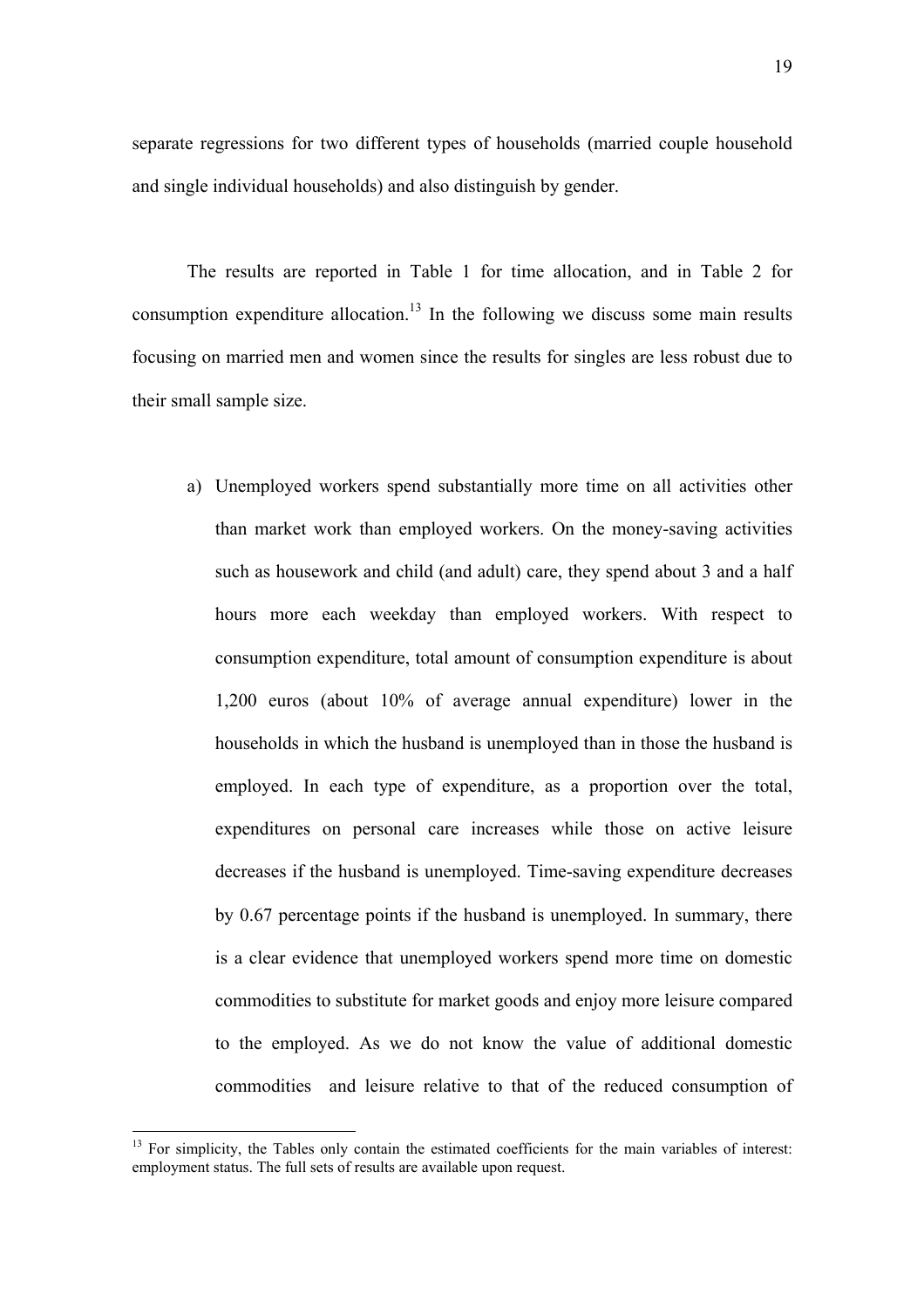market goods, we cannot say much about overall welfare costs of unemployment. However, we might conjecture that the welfare loss from the reduced consumption (10%) is likely to be not too high compared to the gains in domestic production and leisure. Of course, these figures refer to contemporaneous losses and gains. To evaluate the welfare loss or gain, one has to consider the entire period of unemployment since they might vary over the unemployment duration.

- b) Between the unemployed and non-participants, there are some similarities and some differences. For example, non-participants spend more time in personal care and passive leisure than the unemployed while the opposite is true with respect to the time spent on active leisure and domestic work (for men only). With respect to the time spent on money-saving activities, there are no significant differences between the two groups.
- c) By gender, there are some interesting differences in the effect of employment status on time use and consumption allocation. In time use, the unemployed-employed difference is greater among men in leisure and child care, while it is greater among women in housework and money saving activities. This suggests that unemployed men use their increased nonmarket time more on market-oriented commodities such as job search while unemployed women use more time on home-oriented commodities such as domestic production.
- d) The differences in time use and consumption between employed and unemployed also depend on the spouse's labor market status. For an unemployed man, if his wife is not working, his dedication on housework or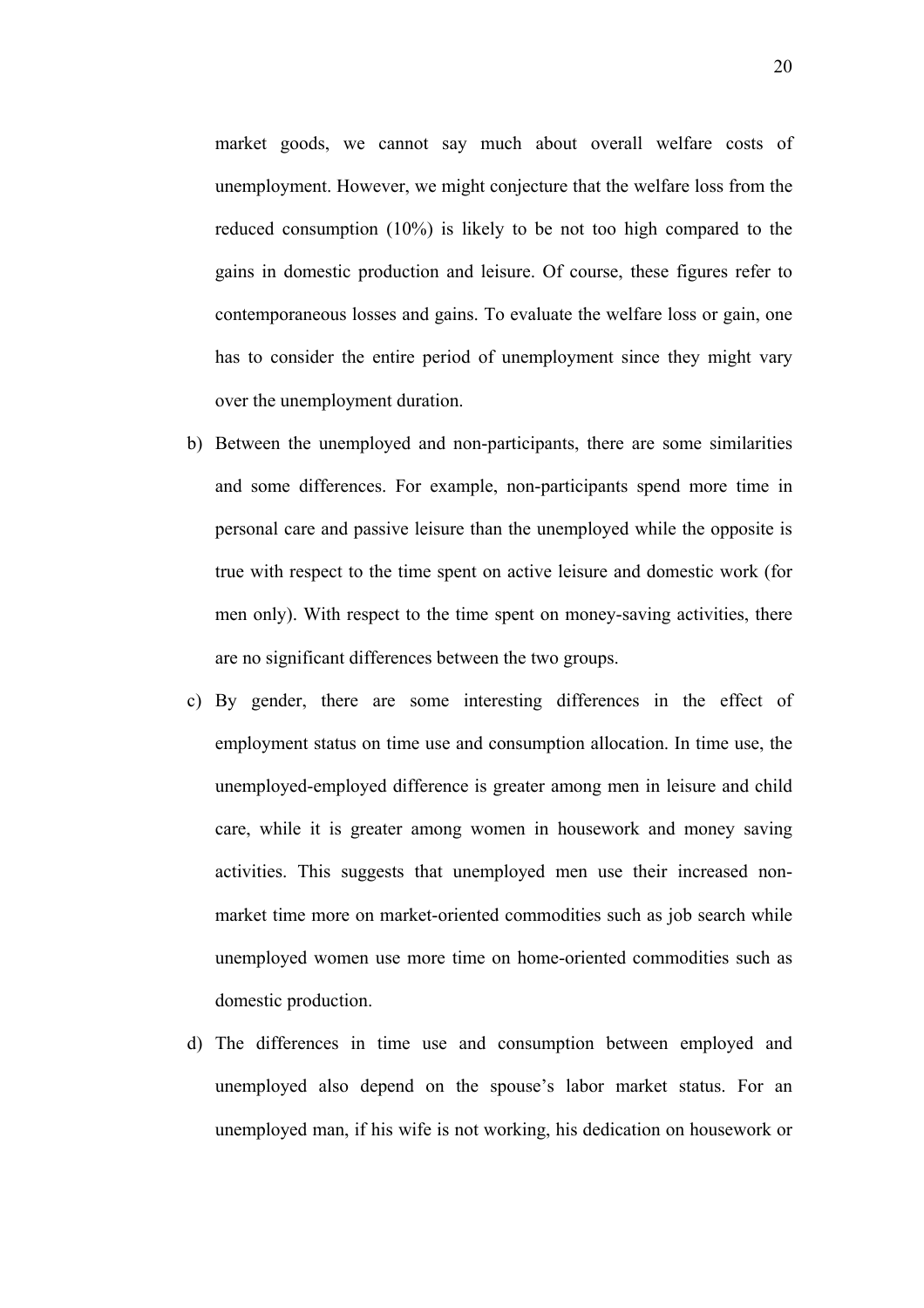other money-saving activities increases less than otherwise, while his leisure time does not depend much on his wife's labor market status. For an unemployed woman, the time dedicated on active leisure decreases if her husband is also unemployed but the opposite is true with respect to the time dedicated on housework.

A summary of the main differences between unemployed and employed individuals with regard to the allocation of time and consumption expenditures is presented in Table 3. Overall, they seem consistent with the main prediction of the household production theory. As time is less scarce, we will expect that unemployed spend more time in the production of commodities which are relatively time-intensive. What we found is that time intensive commodities (passive leisure, active leisure, housework and child care) are produced more in the households with unemployed individuals. We also find that (with the exception of single females) the proportion of consumption expenditures in time saving goods is lower in the households with unemployed individuals.

#### **6. Concluding Remarks**

 Unemployment is typically associated to a fall in labor earnings, to an increase in non-earned income, and to a rise in non-labor time. Even if individuals smooth consumption and total expenditures are unchanged, the shadow price of time falls when unemployed. Hence, if the productions of utility-enhancing commodities involve different time and good intensities, it is very likely that the allocations of non-labor time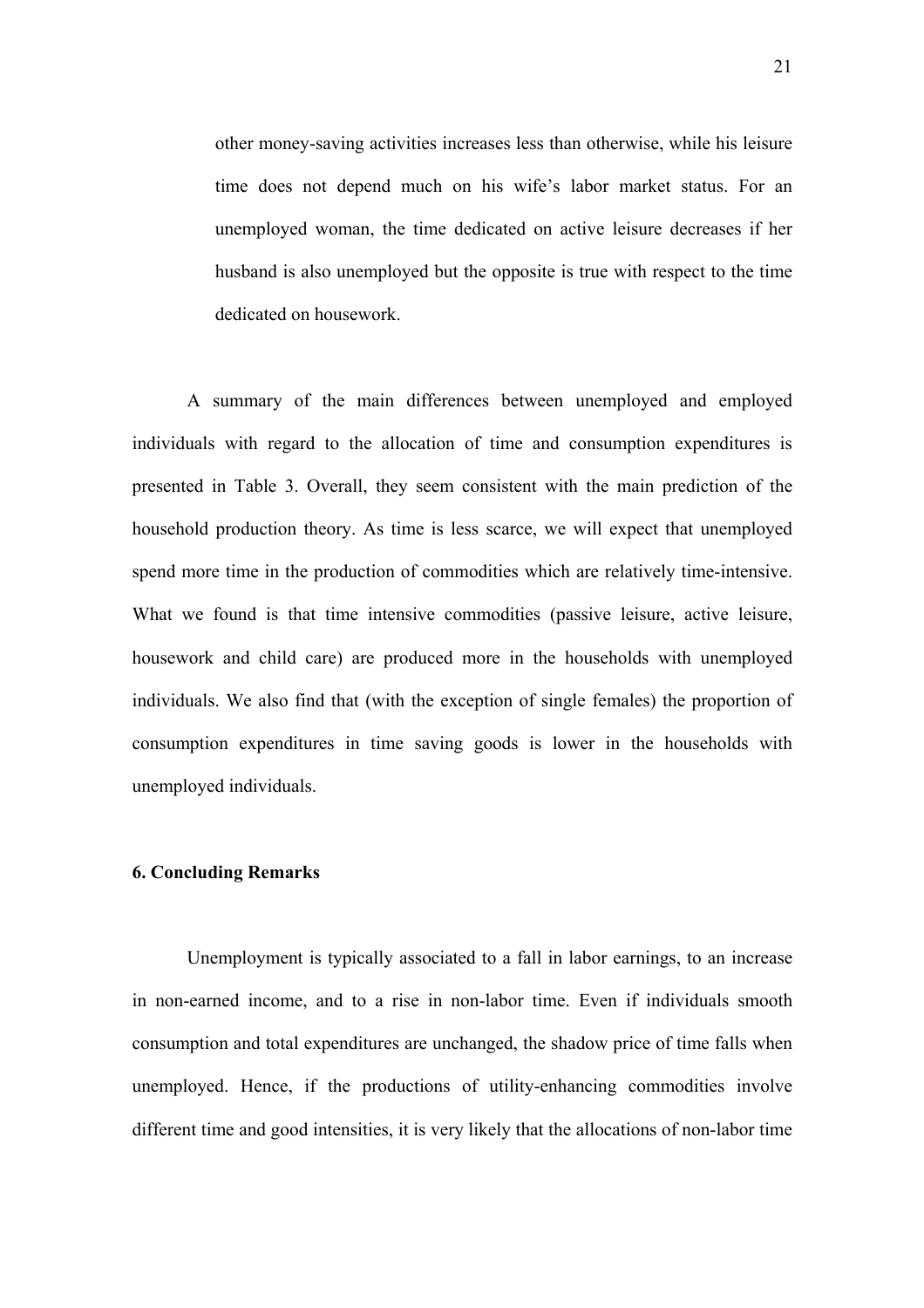and expenditure on consumption goods differ with the employment status. While consumption changes are usually taken as a measure of the painfulness of unemployment, leisure and other alternative uses of time are disregarded in this type of calculations.

 Ideally one would like to observe how different individuals change their allocation of consumption and time when going from employment to unemployment. This requires the use of longitudinal data on consumption, available for some countries, and on time use, which are not available in a panel dimension. Thus, regarding time use, we can only compare unemployed and employed individuals and, very often, time use surveys do not provide sufficiently large samples to measure, with the proper controls, the time allocations of individuals of different employment status. While we do not have the longitudinal data to solve the first problem, we do have a sufficiently large sample of unemployed individuals to overcome the second problem. The data come from a relatively large time use survey done in the Basque Country, a Northern region in Spain, for 1993 and 1998, when the unemployment rate was between 15% and 20%, roughly.

 Our results show that unemployed individuals devote their excess of non labor time, in relation to employed workers, to passive leisure and domestic work. They also increase, but to a lesser extent, the time intensity of the production of commodities associated to active leisure and child care. We also find that unemployed behave, in this regard, differently to non-participating individuals, who have available the same amount of non labor time.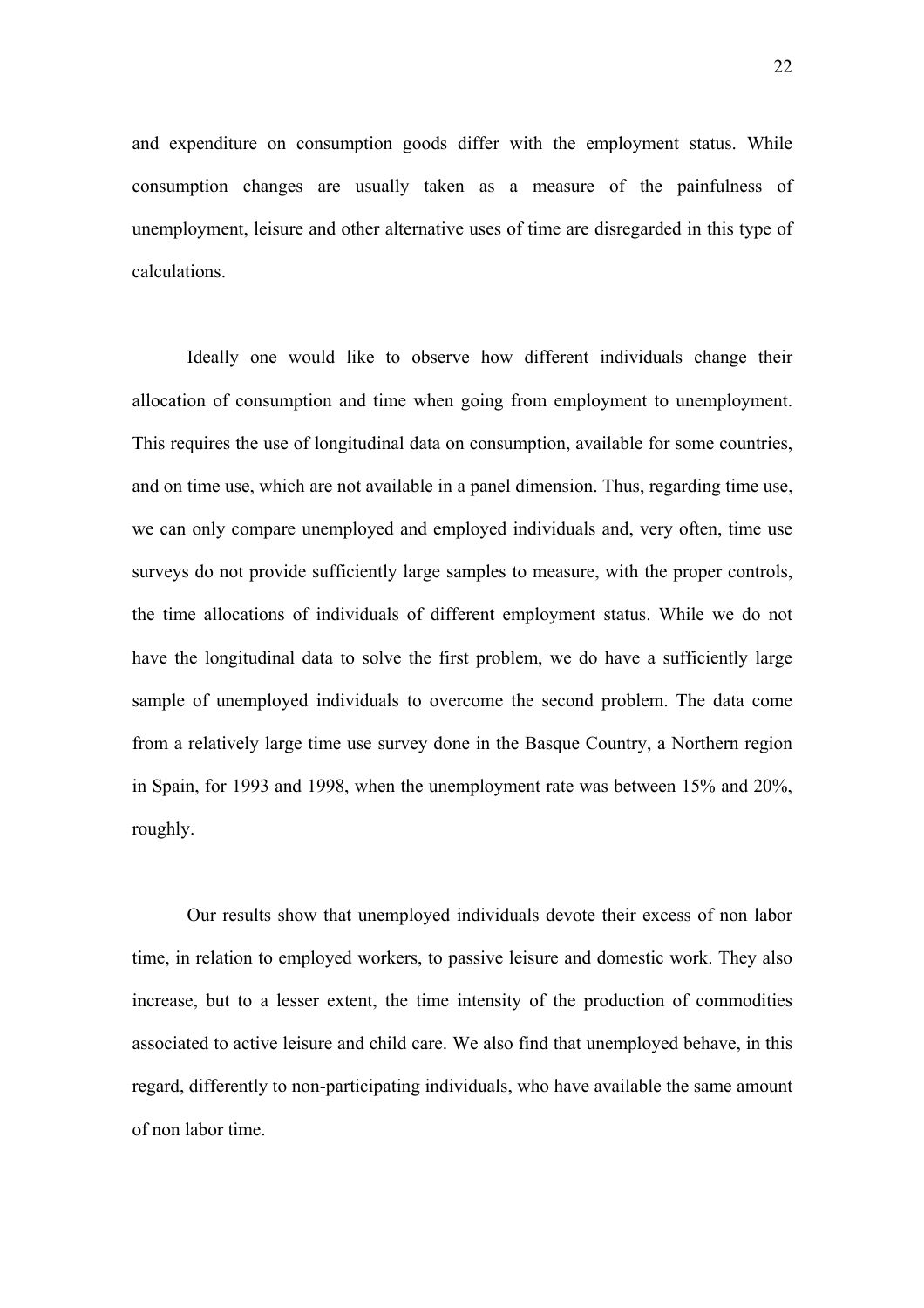We are aware that our estimated differences in the allocations of consumption expenditures and time between unemployed and employed cannot be interpreted as a causal effect of unemployment, particularly in the case of women. Nevertheless, we believe that they provide interesting evidence for the measurement of home production, and, eventually, for the measurement of the costs of unemployment using the perspective of the home production theory. While waiting for richer data allowing observing simultaneously consumption expenditures and time allocations for the same household, this evidence suggests that there is much to be learned about the home production decisions and its implications for a whole array of economic issues.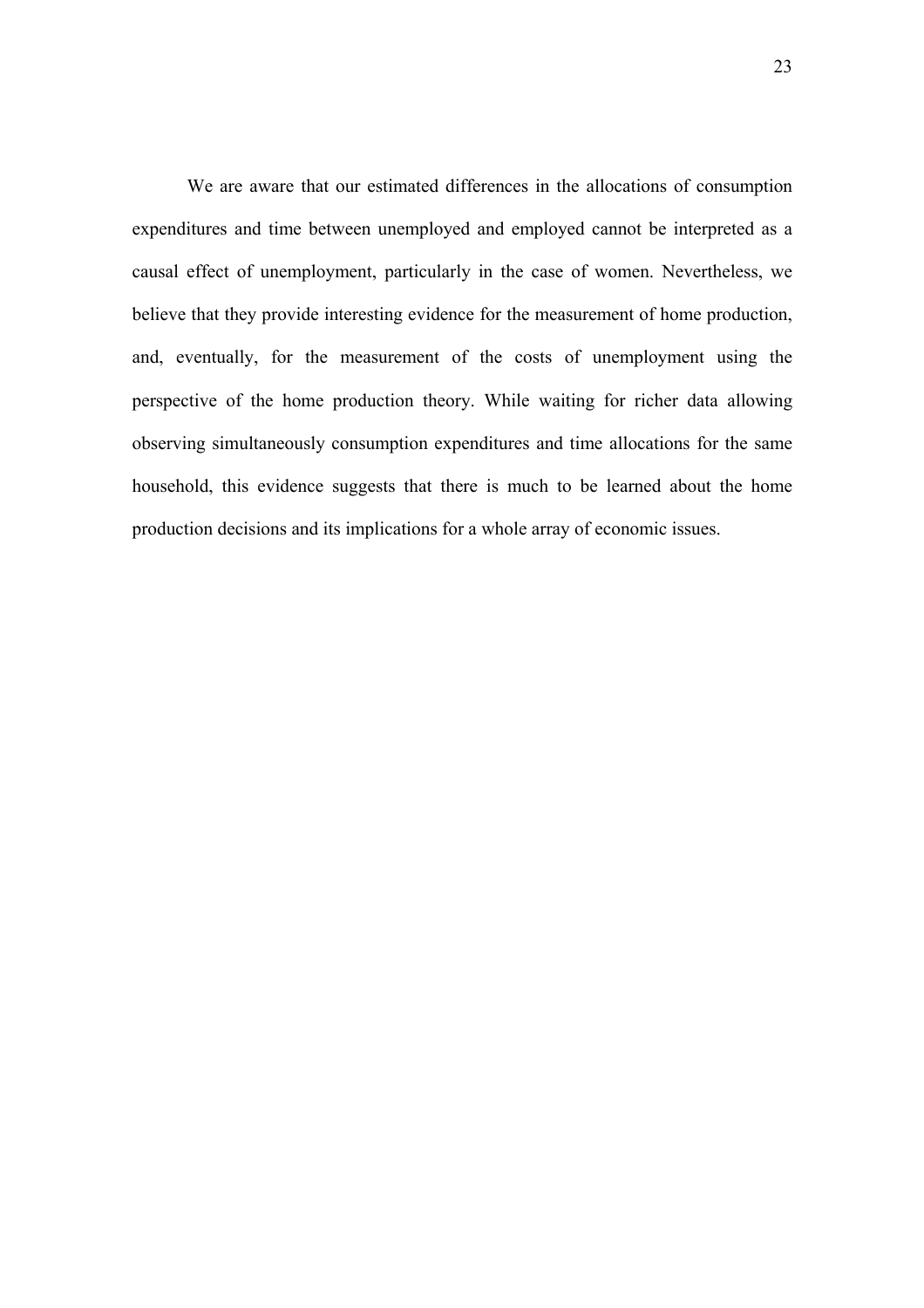#### **References**

- Alvarez, B. and D. Miles (2003): "Gender effect on housework allocation: Evidence from Spanish two-earner couples", *Journal of Population Economics*, vol. 16, 3.
- Becker, G. (1965): "A Theory of the Allocation of Time", *Economic Journal*, 75 (Sept.), 493-517.
- Benhabib, J., R. Rogerson, and R. Wright (1991): "Homework in Macroeconomics: Household Production and Aggregate Fluctuations", *Journal of Political Economy*, vol. 99 (6), pp. 1166-1187.
- Bentolila, S. and A. Ichino (2003): "Unemployment and Consumption: Why are Job Losses Less Painful than Expected Near the Mediterranean", mimeo, CEMFI.
- Browning, M. and T. Crossley (1998): "Shocks, Stocks and Socks: Consumption Smoothing and the Replacement of Durables during an Unemployment Spell", mimeo, University of Copenhagen.
- Castillo, S., J.J. Dolado and J.F. Jimeno (1998): "The Fall in Consumption from Being Unemployed in Portugal and Spain", CEPR, Discussion Paper no. 1953.
- Di Tella, R., R. J. MacCulloch and A. J. Oswald (2002): "The macroeconomics of happiness", University of Warwick working paper.
- Dynarski, S. and J. Gruber (1997): "Can Families Smooth Variable Earnings?", *Brookings Papers on Economic Activity*, 1, 229-284.
- Fahr, R. (2003): "I'm not Loafing, Darling, I'm Learning;' The Demand for Informal Education" mimeo.
- Greenwood, J., R. Rogerson and R. Wright (1995): "Household Production in Real Business Cycle Theory", in T. Cooley, ed., *Frontiers of Business Cycle Theory*, Princeton University Press.
- Gronau, R. (1997: "Home Production: A Survey", in O. Ashenfelter and R. Layard, eds., *Handbook of Labor Economics*, Vol. 1. North-Holland: Amsterdam.
- Gronau, R. and D. S. Hamermesh (2003): "Time vs. Goods: The Value of Measuring Household Production Technologies", NBER working paper 9650, April.
- Gruber, J. (1997): "The Consumption Smoothing Benefits of Unemployment Insurance", *American Economic Review*, 87(1), 192-205.
- Hallberg, D. and A. Klevmarken (2003): "Time for children: A study's of parent time allocation", Journal of Population Economics, vol. 16, 205-226.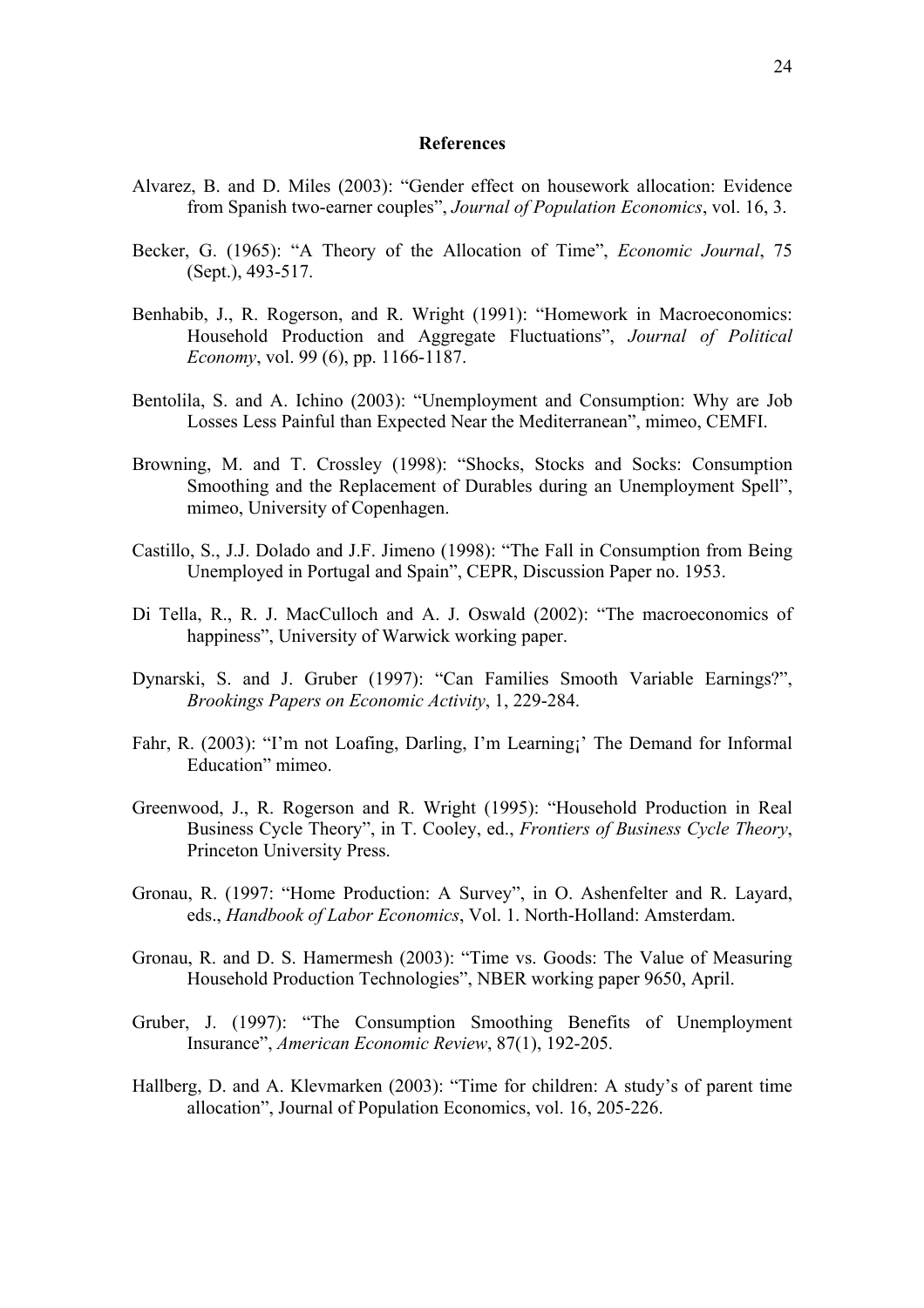- Hansen, G. and R. Wright (1992): "The Labor Market in Real Business Cycle Theory", *Quarterly Review, Federal Reserve Bank of Minneapolis*, spring, pp. 2-12.
- Hertkorn, G. and M. Kracht (2002): "Analysis of a large scale time use survey with respect to travel demand and regional aspects", mimeo.
- Hurd, M. (1980): "A Compensation Measure of the Cost of Unemployment to the Unemployed", *Quarterly Journal of Economics*, September, 225-243.
- Ichino, A. and A. Sanz de Galdeano (2003): "Reconciling Motherhood and Work: Evidence from Time Use Data in Three Countries", mimeo.
- Jenkins, S.P. and L. Osberg (2003): "Nobody to play with? The implications of leisure coordination", mimeo.
- Joyce, M. and J. Stewart (1999): "What can we learn from time-use data?, *Monthly Labor Review*, August, 3-6.
- Juster, T. and F. Stafford (1991): "The Allocation of Time: Empirical Findings, Behavioral Models, and Problems of Measurement", *Journal of Economic Literature*, 29, 471-522.
- Layard, R. (2003): "Happiness: Has Social Science a Clue?", Lionell Robins Lectures.
- Parente, S.L., R. Rogerson, and R. Wright (2000): "Homework in Development Economics: Household Production and the Wealth of Nations", Journal of Political Economy, vol. 108(4), pp. 680-687.
- Prodromidis, P.J. (2003): "Unpaid work, Non-work, and the Labour Supply: Tobit or Heckit? Female Evidence from a 1999 British Survey", mimeo.
- Ruhm, C.J. (2003): "Healthy living in hard times", NBER, working paper 9468.
- Ruhm, C.J. and W.E. Black (2002): "Does drinking really decrease in bad times?", Journal of Health Economics, vol. 21(4) pp. 659-678.
- Rupert, P., R. Rogerson, and R. Wright (2000): "Homework in Labor Economics: Household Production and Intertemporal Substitution", *Journal of Monetary Economics,* vol. 46 (3) pp. 557-579.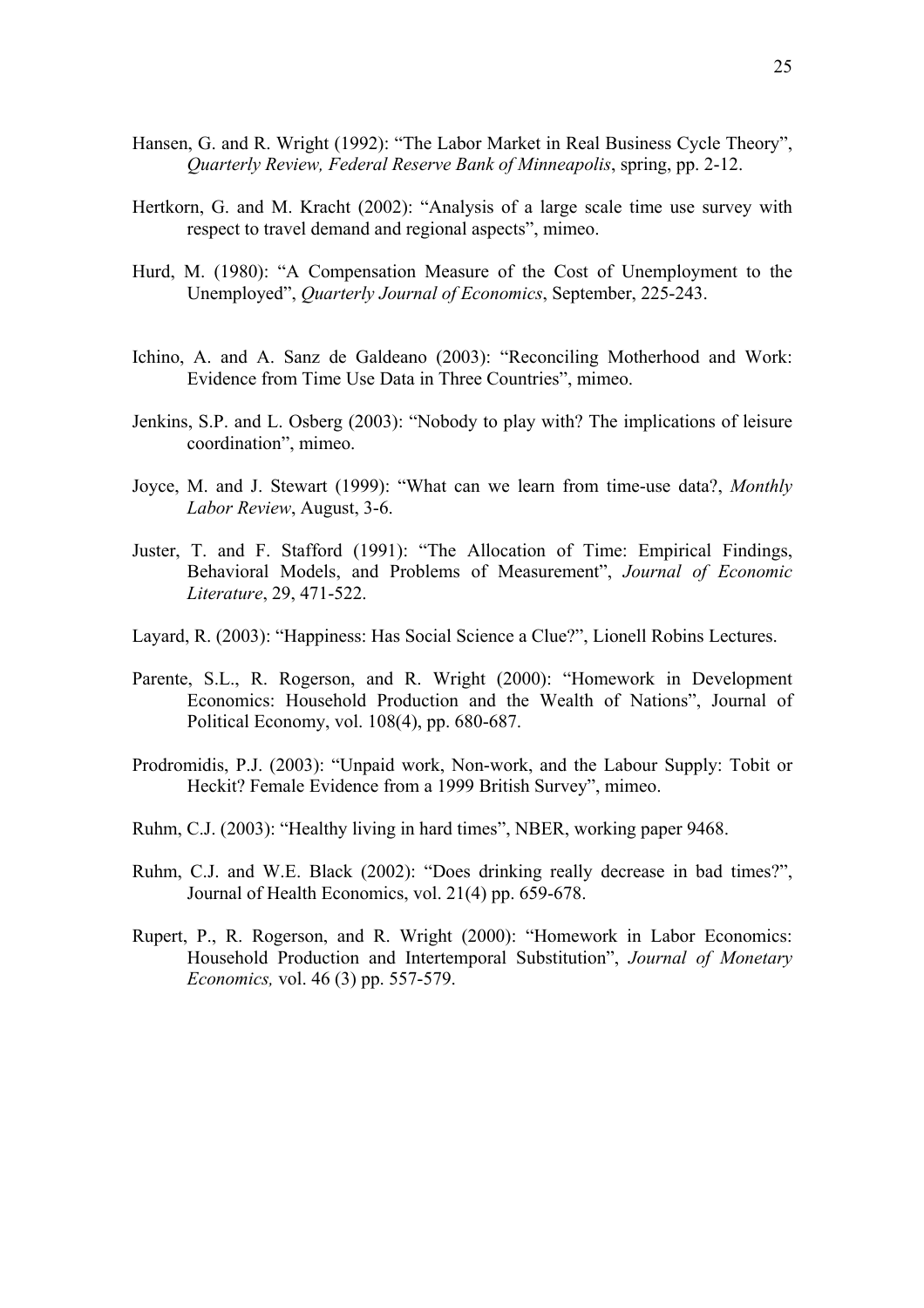|                                         | <b>Married Couple Households</b> |                | <b>Single Individual Household</b> |                |  |
|-----------------------------------------|----------------------------------|----------------|------------------------------------|----------------|--|
|                                         | <b>Males</b>                     | <b>Females</b> | <b>Males</b>                       | <b>Females</b> |  |
| <b>Passive leisure</b>                  |                                  |                |                                    |                |  |
| Unemployed                              | 162.3(9.1)                       | 126.1(7.3)     | 289.8 (3.9)                        | $-42.9(0.6)$   |  |
| Out of labor force                      | 283.0 (18.7)                     | 115.4(15.1)    | 228.4(3.5)                         | 332.9(8.1)     |  |
| Spouse unemployed                       | 0.72(0.1)                        | 15.6(0.8)      |                                    |                |  |
| Spouse out of labor force               | 29.7(7.4)                        | 71.9(5.8)      |                                    |                |  |
| <b>Active leisure</b>                   |                                  |                |                                    |                |  |
| Unemployed                              | 89.4 (4.5)                       | 28.8(1.3)      | 176.4(1.8)                         | 342.6(5.0)     |  |
| Out of labor force                      | 66.5(3.9)                        | 53.7(5.8)      | 212.9(2.5)                         | 76.5(1.9)      |  |
| Spouse unemployed                       | 2.01(0.1)                        | $-56.9(2.2)$   |                                    |                |  |
| Spouse out of labor force               | $-15.8(1.8)$                     | $-40.6(2.8)$   |                                    |                |  |
| <b>Domestic work</b>                    |                                  |                |                                    |                |  |
| Unemployed                              | 180.6 (10.7)                     | 199.5(10.1)    | 45.7(1.2)                          | 239.6(5.0)     |  |
| Out of labor force                      | 135.8(9.2)                       | 218.9(25.0)    | $-21.6(0.7)$                       | $-3.18(0.1)$   |  |
| Spouse unemployed                       | $-26.4(2.1)$                     | 42.4(1.8)      |                                    |                |  |
| Spouse out of labor force               | $-51.7(7.0)$                     | $-50.3(3.5)$   |                                    |                |  |
| <b>Personal care</b>                    |                                  |                |                                    |                |  |
| Unemployed                              | 66.9(4.4)                        | 39.3(3.0)      | 53.3 $(0.9)$                       | 51.1(0.8)      |  |
| Out of labor force                      | 141.4 (10.9)                     | 60.0(10.4)     | 142.0(2.8)                         | 120.4(3.3)     |  |
| Spouse unemployed                       | 5.85(0.5)                        | 0.14(0.0)      |                                    |                |  |
| Spouse out of labor force               | 7.29(1.2)                        | $-13.13(1.4)$  |                                    |                |  |
| <b>Money-saving activities</b>          |                                  |                |                                    |                |  |
| Unemployed                              | 202.0(13.1)                      | 215.5(10.0)    | 149.5(3.7)                         | 93.1(3.1)      |  |
| Out of labor force                      | 221.8 (19.4)                     | 216.8(16.8)    | 118.5(2.7)                         | 42.6(0.8)      |  |
| Spouse unemployed                       | $-40.7(2.37)$                    | $-13.2(0.4)$   |                                    |                |  |
| Spouse out of labor force               | $-59.2(5.9)$                     | $-30.5(1.5)$   |                                    |                |  |
| Sample size                             | 1,100                            | 1,059          | 93                                 | 72             |  |
| Child care (only couples with children) |                                  |                |                                    |                |  |
| Unemployed                              | 64.3 (3.8)                       | 30.2(1.7)      |                                    |                |  |
| Out of labor force                      | 40.8(1.7)                        | 35.7(4.0)      |                                    |                |  |
| Spouse unemployed                       | $-12.9(1.1)$                     | 34.1(1.6)      |                                    |                |  |
| Spouse out of labor force               | $-12.8(1.8)$                     | $-10.0(0.6)$   |                                    |                |  |
| Sample size                             | 995                              | 909            |                                    |                |  |

## **Table 1. Effects of employment status on time use Results from Tobit regressions Dependent variable: Minutes per day devoted to each activity**

Notes: Additional regressors are age and its square, level of education, health status, dummy for year 1998, and, for couples, number of children in the household, number of children in the household aged 0-4, number of children in the household aged 5-9. Unsigned t-statistics are in parenthesis.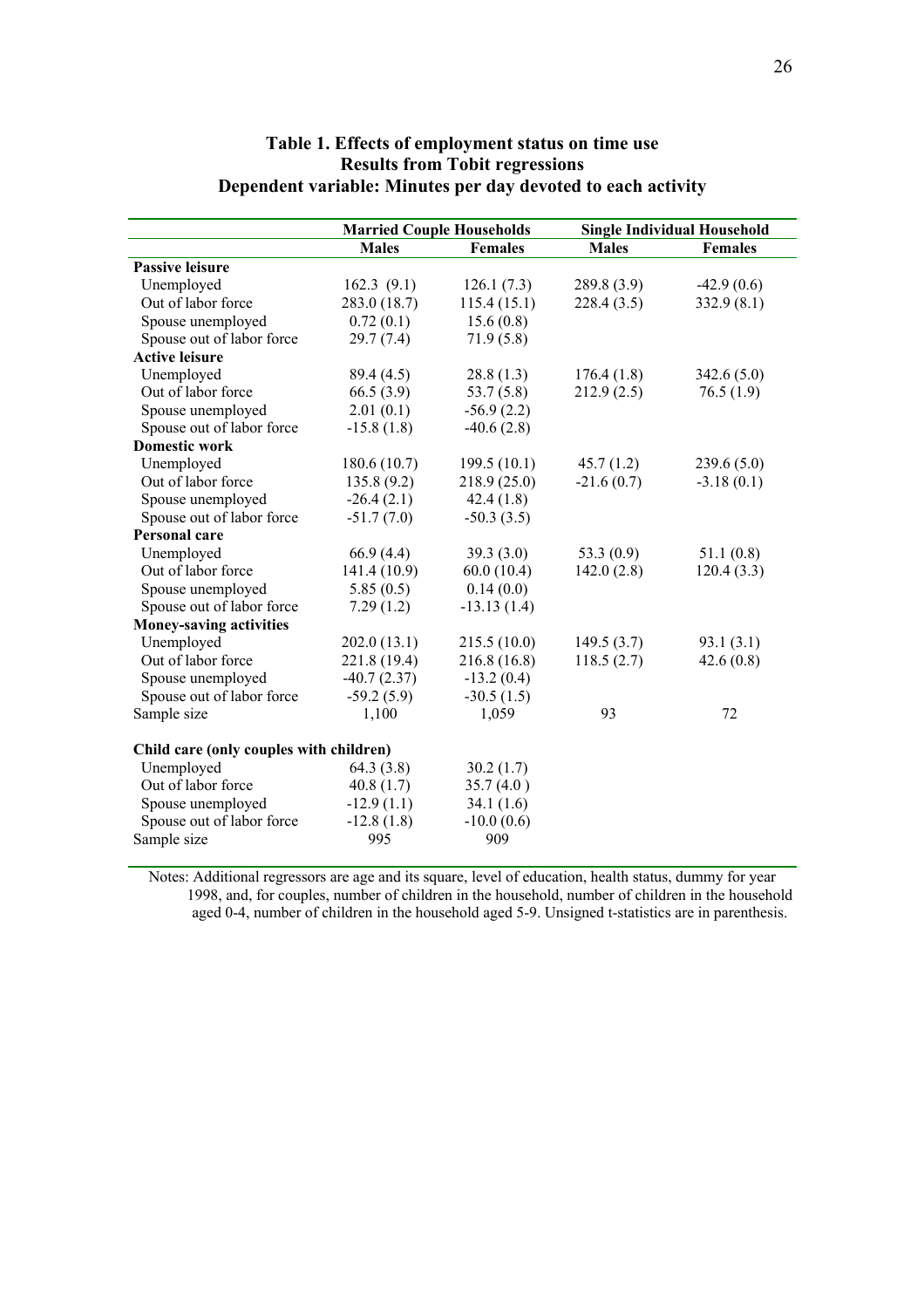|                                                    | <b>Married Couple</b> | <b>Single Male</b> | <b>Single Female</b> |
|----------------------------------------------------|-----------------------|--------------------|----------------------|
|                                                    | Household             | Household          | Household            |
| <b>Personal Care</b>                               |                       |                    |                      |
| Man unemployed                                     | 1.15(2.2)             | 0.65(0.2)          |                      |
| Man out of labor force                             | 0.30(0.6)             | $-3.21(1.3)$       |                      |
| Woman unemployed                                   | 0.97(2.1)             |                    | $-0.99(0.3)$         |
| Woman out of labor force                           | 1.02(4.2)             |                    | $-0.02(0.1)$         |
| Housing                                            |                       |                    |                      |
| Man unemployed                                     | 0.53(0.8)             | 15.1(4.0)          |                      |
| Man out of labor force                             | 1.01(1.7)             | $-0.39 0.1$ )      |                      |
| Woman unemployed                                   | $-0.11(0.2)$          |                    | 5.97(1.7)            |
| Woman out of labor force                           | 2.11(7.2)             |                    | 9.13(3.6)            |
| <b>Passive Leisure</b>                             |                       |                    |                      |
| Man unemployed                                     | $-0.36(0.8)$          | $-11.3(3.2)$       |                      |
| Man out of labor force                             | $-0.21(0.5)$          | 7.56(2.3)          |                      |
| Woman unemployed                                   | 0.33(0.8)             |                    | 0.87(0.4)            |
| Woman out of labor force                           | $-1.05(4.9)$          |                    | $-2.10(1.5)$         |
| <b>Active Leisure</b>                              |                       |                    |                      |
| Man unemployed                                     | $-0.28(1.8)$          | 2.01(2.4)          |                      |
| Man out of labor force                             | 0.45(3.1)             | $-0.74(0.9)$       |                      |
| Woman unemployed                                   | 0.21(1.5)             |                    | $-0.74(0.8)$         |
| Woman out of labor force                           | $-0.10(1.4)$          |                    | $-1.21(1.8)$         |
| <b>Child Care</b>                                  |                       |                    |                      |
| Man unemployed                                     | $-0.21(0.9)$          |                    |                      |
| Man out of labor force                             | $-0.51(2.3)$          |                    |                      |
| Woman unemployed                                   | $-0.08(0.4)$          |                    |                      |
| Woman out of labor force                           | $-0.34(3.3)$          |                    |                      |
| <b>Time-Saving Expenditure</b>                     |                       |                    |                      |
| Man unemployed                                     | $-0.67(1.6)$          | $-13.9(4.2)$       |                      |
| Man out of labor force                             | $-0.77(2.0)$          | 2.54(0.8)          |                      |
| Woman unemployed                                   | $-0.42(1.2)$          |                    | 2.82(1.3)            |
| Woman out of labor force                           | $-1.44(7.7)$          |                    | $-1.46(0.9)$         |
| Total Expenditure (in 100,000 pesetas (601 euros)) |                       |                    |                      |
| Man unemployed                                     | $-2.31(3.0)$          | 1.23(0.6)          |                      |
| Man out of labor force                             | $-1.48(2.0)$          | $-0.92(0.4)$       |                      |
| Woman unemployed                                   | $-0.41(0.6)$          |                    | 1.70(0.7)            |
| Woman out of labor force                           | 0.14(0.4)             |                    | $-1.13(0.6)$         |
| Sample size                                        | 9,156                 | 279                | 285                  |

## **Table 2. Effects of employment status on consumption expenditures. Results from Tobit regressions Dependent variable: Expenditure in each category (as percentage of total expenditure)**

Notes: Additional regressors included are age and its square, level of education, total household income and its square, and, for couples, number of children in the household, number of children in the household aged 0-4, number of children in the household aged 5-9. Unsigned t-statistics are in parenthesis.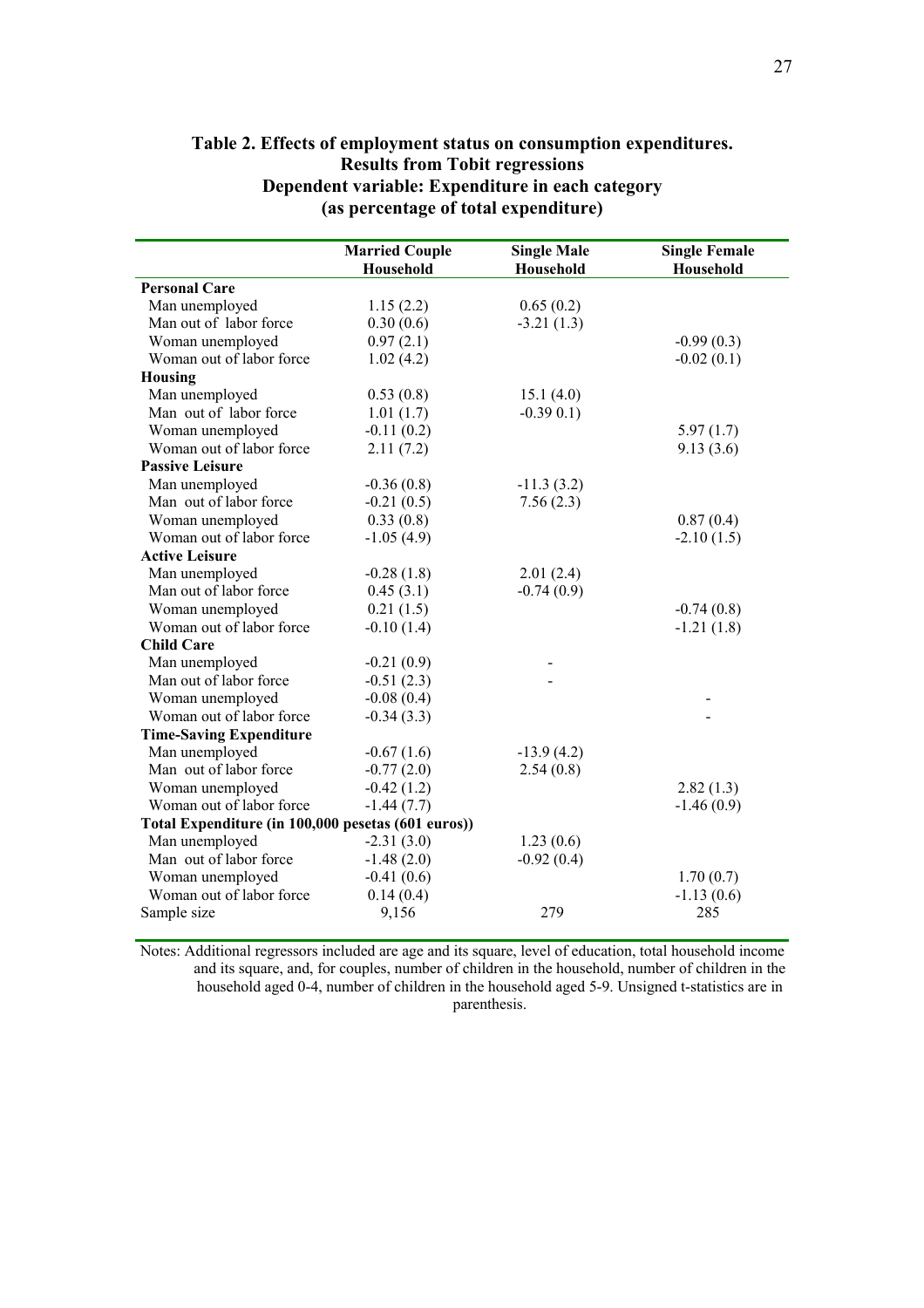|                | Passive | Active  | Domestic | Personal | Child  | Money-     | Time-   |
|----------------|---------|---------|----------|----------|--------|------------|---------|
|                | leisure | leisure | work     | care     | care   | saving     | saving  |
|                |         |         | Housing  |          |        | activities | expend. |
| <b>Married</b> | $T:++$  | $T: +$  | $T:++$   | $T: +$   | $T: +$ | $T:++$     |         |
| Couples        | C: 0    | C: 0    | C: 0     | $C:++$   | C: 0   |            | $C: -$  |
| <b>Single</b>  | $T:++$  | $T:++$  | T: 0     | T: 0     |        | $T:++$     |         |
| men            | $C: -$  | $C: +$  | $C:++$   | C: 0     |        |            | $C: -$  |
| <b>Single</b>  | $T:++$  | $T:++$  | $T:++$   | T: 0     |        | $T:++$     |         |
| women          | C: 0    | C: 0    | $C:++$   | C: 0     |        |            | $C: +$  |

 **Table 3. Summary of estimated differences between unemployed and employed individuals in the allocation of time and consumption expenditures.** 

Notes: T, for time allocation. C ,for consumption expenditures allocation. ++ Large positive difference. +: Moderate positive difference. 0: Not significant difference. -: Moderate negative difference. --: Large negative difference.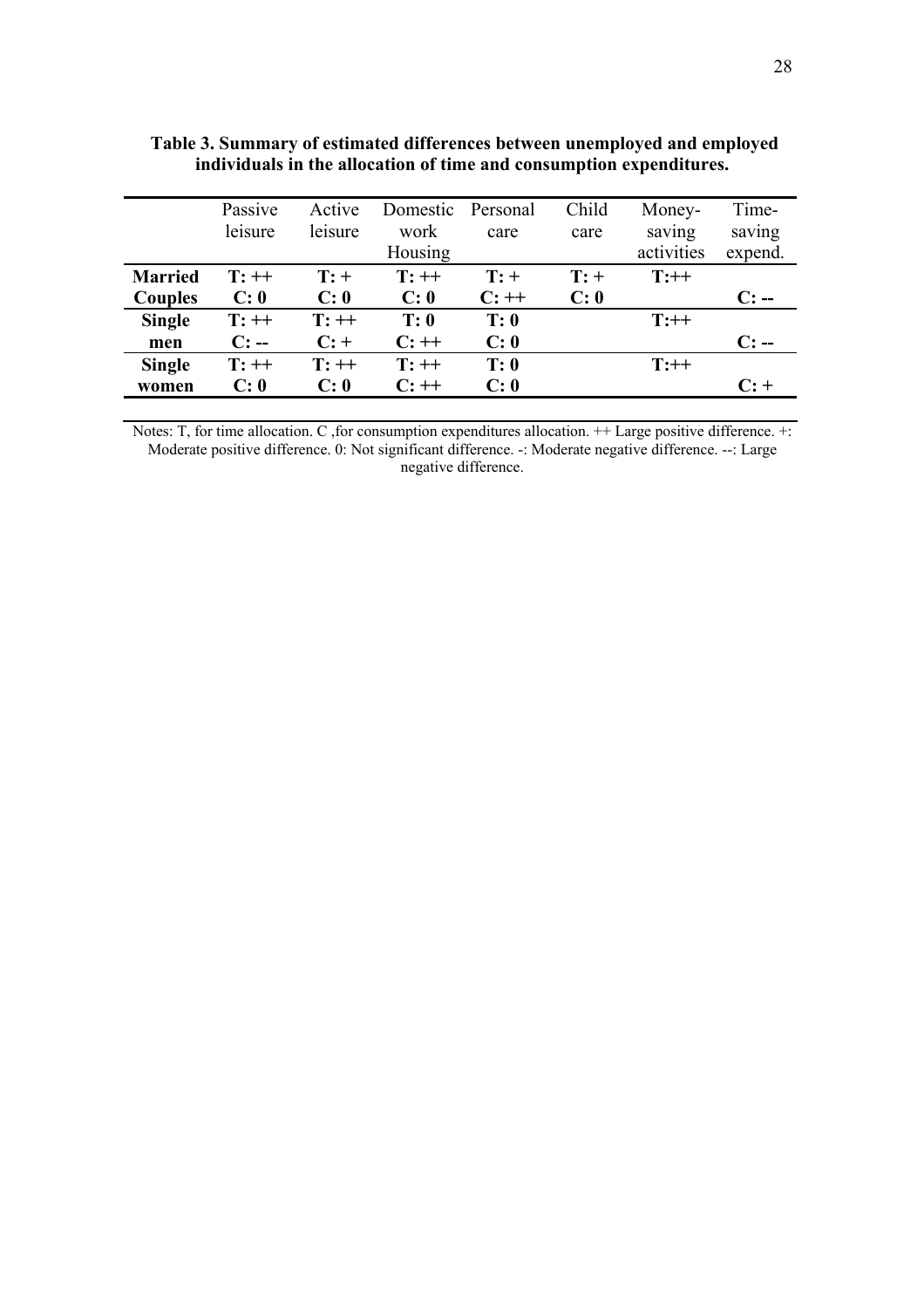# **Appendix. Summary Statistics**

|                                   |       | <b>Married Males</b> | <b>Married Females</b> |           | <b>Single Males</b> |           | <b>Single Females</b> |           |
|-----------------------------------|-------|----------------------|------------------------|-----------|---------------------|-----------|-----------------------|-----------|
|                                   | Mean  | Standard             |                        | Standard  |                     | Standard  |                       | Standard  |
|                                   |       | deviation            | Mean                   | deviation | Mean                | deviation | Mean                  | deviation |
| Time Use (in minutes per weekday) |       |                      |                        |           |                     |           |                       |           |
| Market work                       | 442.2 | 202.2                | 147.2                  | 211.6     | 362.1               | 235.1     | 328.8                 | 207.1     |
| Domestic work                     | 39.25 | 70.07                | 297.8                  | 155       | 80.9                | 71.6      | 126.3                 | 78.6      |
| Child care                        | 17.3  | 38.04                | 49.92                  | 80.73     | 2.5                 | 15.3      | 0.0                   | 0.0       |
| Personal care                     | 626.7 | 98.49                | 645.6                  | 86.68     | 614.0               | 127.8     | 657.2                 | 115.0     |
| Active leisure                    | 43.91 | 67                   | 46.17                  | 70.76     | 79.6                | 134.4     | 68.1                  | 86.0      |
| Passive leisure                   | 176.5 | 133.8                | 176.4                  | 121.3     | 222.1               | 190.8     | 144.0                 | 132.5     |
| Money-saving                      | 94.65 | 126.5                | 347.7                  | 196.5     | 103.3               | 107.6     | 182.5                 | 138.6     |
| % with zero minutes               |       |                      |                        |           |                     |           |                       |           |
| Domestic work                     | 39    |                      | 1                      |           | 15                  |           | 4                     |           |
| Child care                        | 71    |                      | 57                     |           | $\mathbf 0$         |           | 0                     |           |
| Personal care                     | 0     |                      | 0                      |           | $\Omega$            |           | 0                     |           |
| Active leisure                    | 51    |                      | 52                     |           | 48                  |           | 35                    |           |
| Passive leisure                   | 5     |                      | $\overline{4}$         |           | 8                   |           | $\overline{7}$        |           |
| Money-saving                      | 31    |                      | 4                      |           | 24                  |           | 14                    |           |
| Demographic Characteristics       |       |                      |                        |           |                     |           |                       |           |
| Age                               | 43.81 | 9.056                | 42.95                  | 9.414     | 43.0                | 11.5      | 41.8                  | 11.5      |
| Employed                          | 0.87  | 0.336                | 0.369                  | 0.483     | 0.769               | 0.424     | 0.768                 | 0.426     |
| Unemployed                        | 0.072 | 0.259                | 0.083                  | 0.276     | 0.132               | 0.340     | 0.117                 | 0.324     |
| Out of labor force                | 0.058 | 0.234                | 0.547                  | 0.498     | 0.088               | 0.285     | 0.115                 | 0.322     |
| Spouse employed                   | 0.379 | 0.485                | 0.861                  | 0.346     | ---                 | ---       |                       | ---       |
| Spouse unemployed                 | 0.075 | 0.263                | 0.026                  | 0.161     | ---                 | ---       |                       | ---       |
| Spouse out of labor force         | 0.543 | 0.498                | 0.11                   | 0.313     | ---                 | ---       | ---                   |           |
| Children aged 0-4                 | 0.215 | 0.411                | 0.202                  | 0.402     | $---$               | ---       | ---                   |           |
| Children aged 5-9                 | 0.169 | 0.375                | 0.16                   | 0.367     | ---                 | ---       |                       |           |
| Number of children                | 1.681 | 0.962                | 1.474                  | 0.806     | ---                 | ---       |                       |           |
| Primary education                 | 0.507 | 0.5                  | 0.575                  | 0.495     | 0.452               | 0.500     | 0.206                 | 0.407     |
| Secondary education               | 0.337 | 0.473                | 0.305                  | 0.461     | 0.371               | 0.486     | 0.449                 | 0.501     |
| Tertiary education                | 0.156 | 0.363                | 0.12                   | 0.325     | 0.178               | 0.384     | 0.347                 | 0.479     |
| Year <sub>98</sub>                | 0.492 | 0.5                  | 0.466                  | 0.499     | 0.638               | 0.483     | 0.794                 | 0.407     |
| Unemp*year98                      | 0.038 | 0.19                 | 0.039                  | 0.195     | 0.039               | 0.195     | 0.084                 | 0.280     |
| Number of observations            | 1,100 |                      | 1,059                  |           | 93                  |           | 72                    |           |

# **Table A.1. Time Use Sample**